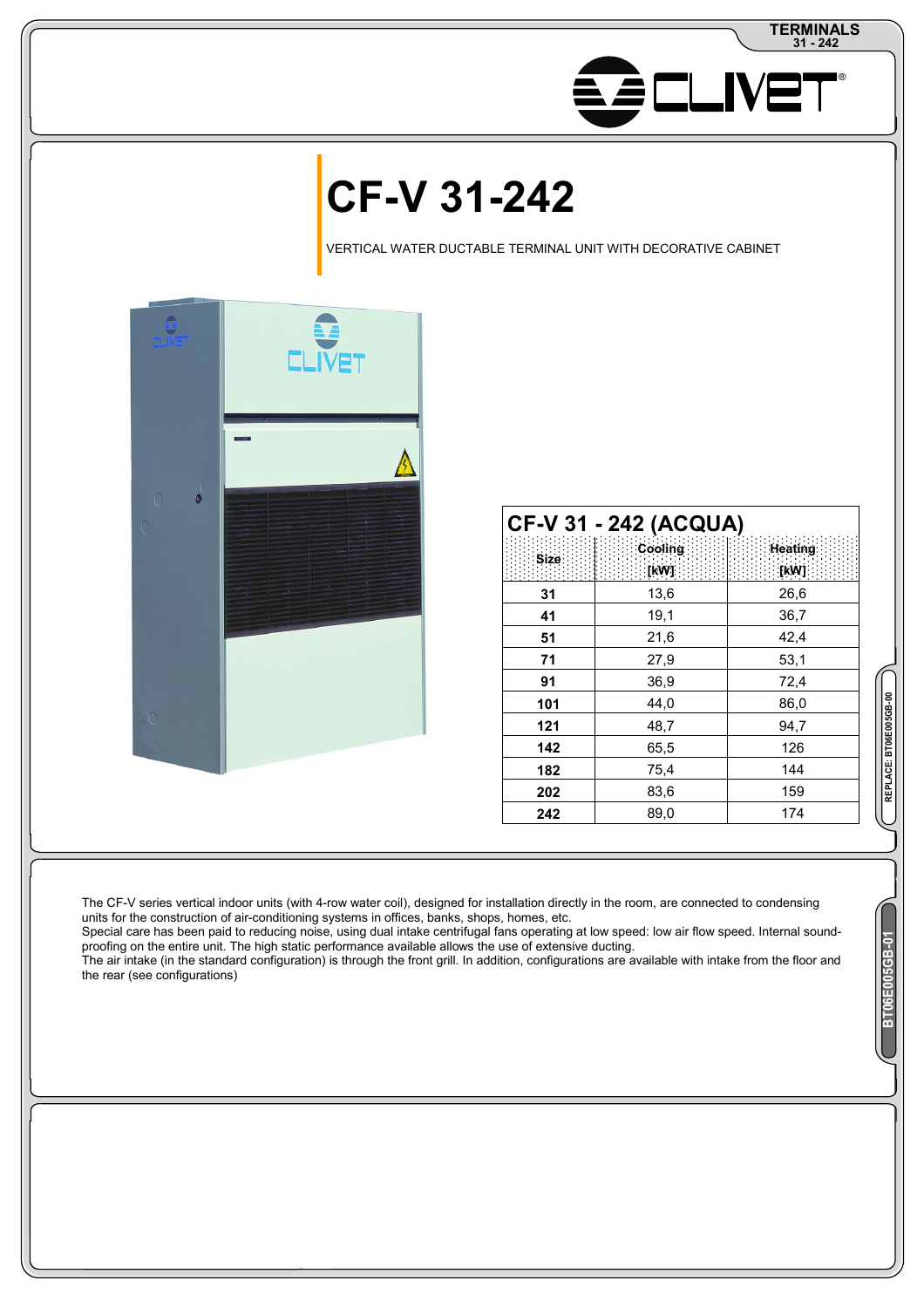## **STANDARD UNIT SPECIFICATIONS**

#### **STRUCTURE**

Structure made from electric-welded painted «ALUZINK», providing excellent mechanical characteristics and extensive corrosion strength.

#### **PANELLING**

Pre-painted steel-plate external paneling, easily removable for trouble-free access to internal components. The air handling section is completely lined with Class 1 fire resistant material providing optimum heat insulation and acoustic isolation.

#### **INTERNAL EXCHANGER**

Finned exchanger, made from copper pipes arranged in staggered rows and mechanically expanded for better adherence to the collar of the fins. The fins are made from aluminium with a special corrugated surface, set a suitable distance apart to ensure maximum heat exchange efficiency.

#### **FAN**

Dual intake centrifugal fan, directly coupled, motor with external rotor, located in the centre of the fan in an aerodynamically optimum position and suspended on antivibration dampers. Forward blades for maximum efficiency and low noise, statically- and dynamically-balanced according to the ISO 1940 standards, section 6.3. The scroll, the rotor and the frame are made from galvanized steel plate (sendzimir).

For sizes from 81 to 242 fan driven by an electromotor with belt and adjustable pulley system.

#### **FILTRATION**

Flat filter, made up of a galvanized plate frame with galvanized and electricwelded protective mesh, and regenerable filtering media made from polyester fibre sized with synthetic resins. G4 efficiency according to CEN-EN 779 standard (Eurovent class EU4/5 - average efficiency 90.1% ASHRAE 52-76 Atm). Self-extinguishing (resistance to fire class 1 - DIN 53438).

#### **TRAY**

Condensate tray made out of thermoformed ABS (sizes 31-121), or in galvanized steel (sizes 142-242). Equipped with conveyable condensate drain

#### **ELECTRICAL PANEL**

Terminal block for motor connection

#### **ELECTRIC MOTOR**

- Electrical motor connected to fan by belt/pulley system, fitted for control through inverter

#### **ACCESSORIES**

- 2 rows hot water coil
- electric heaters.
- Front air discharge plenum
- Air discharge plenum on three sides - Electronic version with 3-speed board for the fan
- (Sizes 31-41-51-71)

- Electronic version with control board HID-S1 thermostats. - CLIVET TALK TERMINAL electronic for HID-T2 or HID-T3 thermostats (ELFOControl)

.<br>- Larger outlet electric fan motor (sizes 91-101-121-142-182-202-242)

#### - Double-speed motor (sizes 91-101-121-142-182-202-242)

- HID-S1 room electronic control - HID-T2 electronic ambient control
- HID-T3 electronic ambient control
- Ambient air temperature remote probe (for HID-S1 thermostat)
- RS485 remote communication serial port
- Wireless serial for wireless remote control

## **CONFIGURATION CODE**



(FR)Front air inlet (R4)Floor air inlet (R3)Rear air inlet (1)Ambient air intake (2)Fresh air intake (3)upflow versions

 $\overline{2}$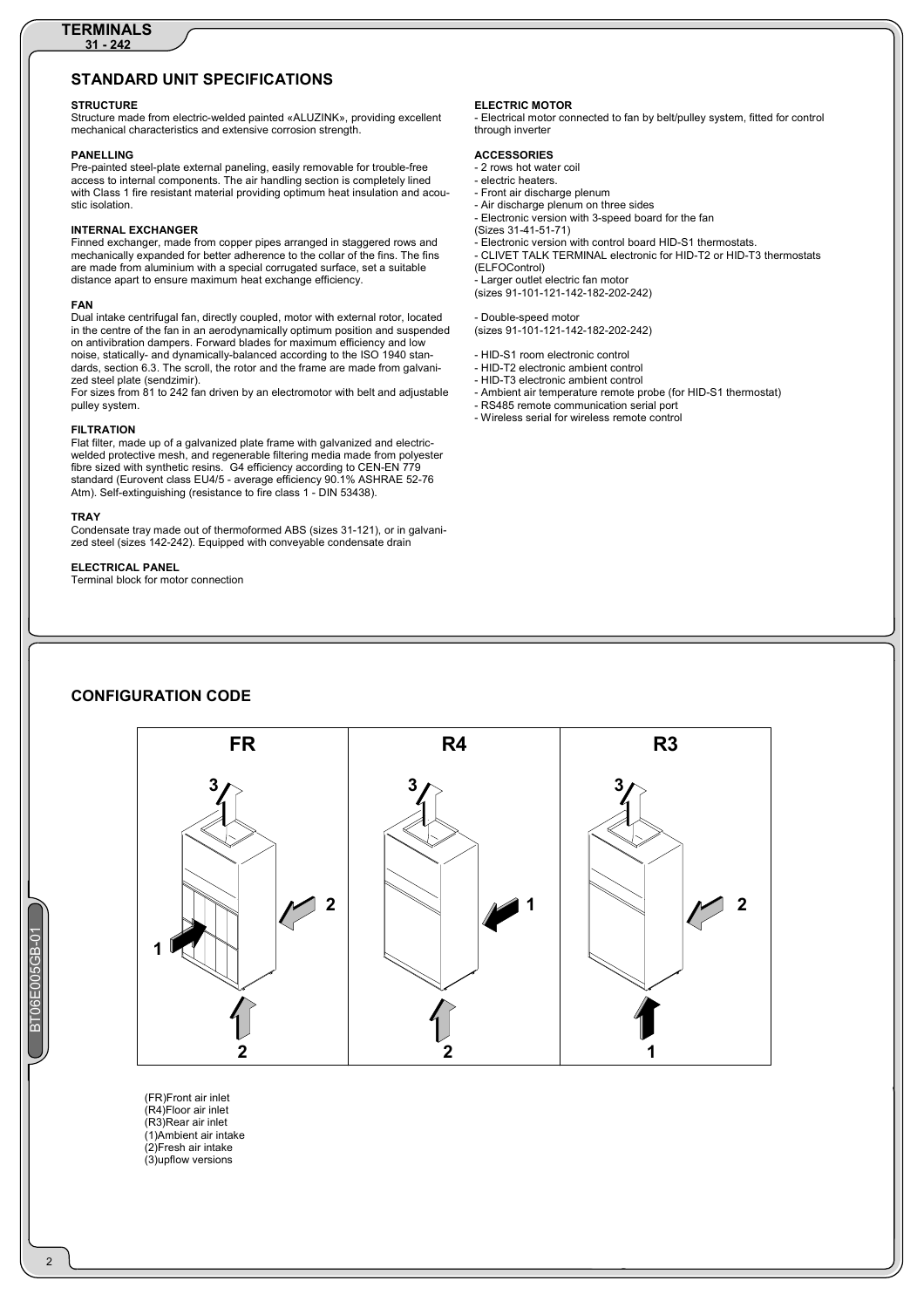

**(6) PREHEATING ELECTRIC HEATERS Heating electric heaters: not required(-)** standard **4,5 kW electric heaters(EH09)**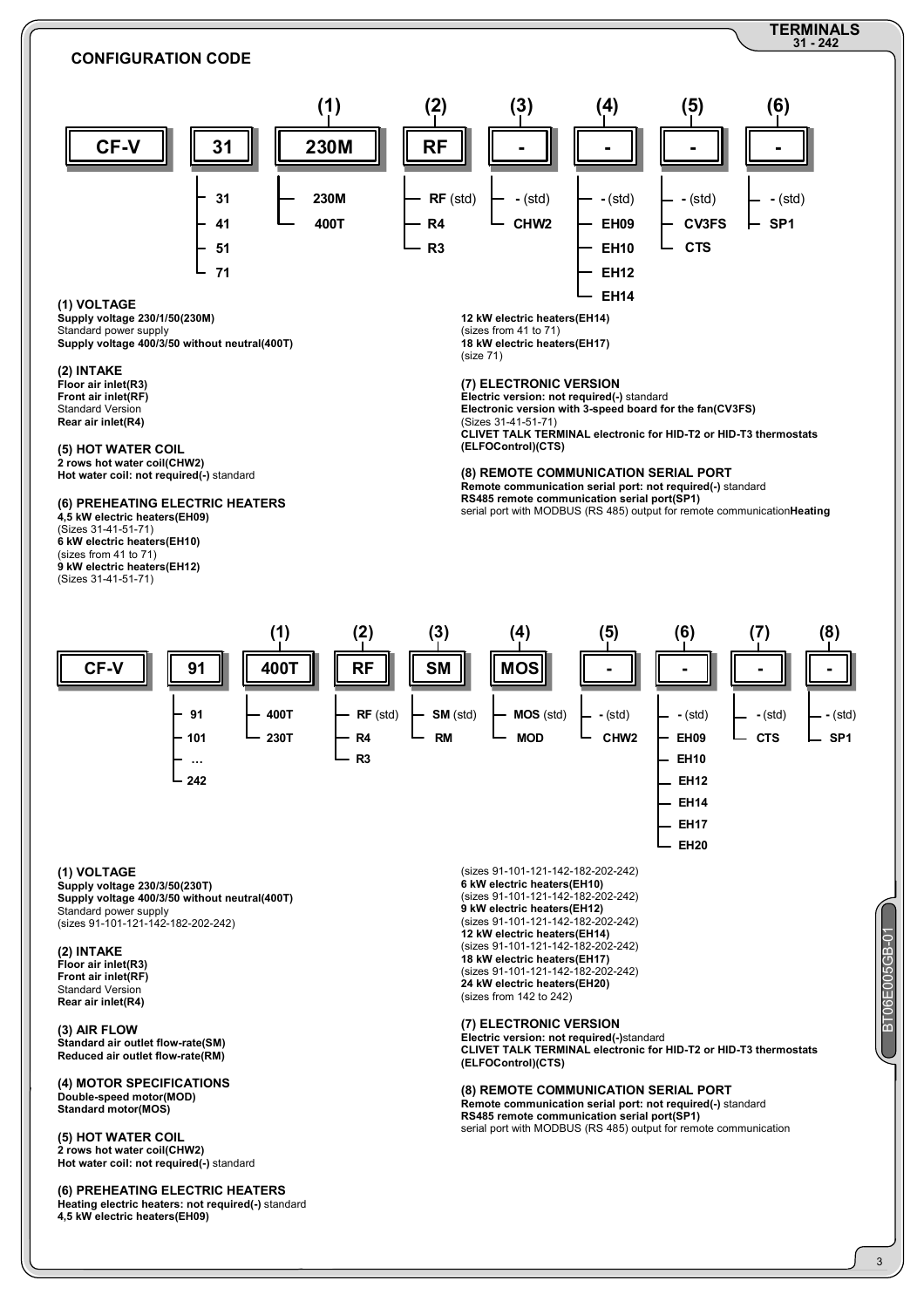| <b>Size</b>                        |                |                | 31             | 41           | 51             | 71         | 91           | 101                                                                              | 121            | 142            | 182            | 202               | 242            |
|------------------------------------|----------------|----------------|----------------|--------------|----------------|------------|--------------|----------------------------------------------------------------------------------|----------------|----------------|----------------|-------------------|----------------|
| <b>COOLING</b>                     |                |                |                |              |                |            |              |                                                                                  |                |                |                |                   |                |
| Cooling capacity                   | $\mathbf{1}$   | kW             | 13,6           | 19,1         | 21.6           | 27,9       | 36.9         | 44                                                                               | 48.7           | 65.5           | 75,4           | 83.6              | 89             |
| Sensible capacity                  | $\mathbf 1$    | kW             | 9,82           | 13,7         | 15,7           | 20.3       | 26.5         | 31.8                                                                             | 35,6           | 47,1           | 54,9           | 60,2              | 64,9           |
| Total power input                  |                | kW             | 0.3            | 0.3          | 0.5            | 0.6        | 0.8          | 1.1                                                                              | 1,5            | 1,5            | 2.2            | 2.2               | 3              |
| <b>HEATING</b>                     |                |                |                |              |                |            |              |                                                                                  |                |                |                |                   |                |
| Heat output                        | $\overline{2}$ | kW             | 26.6           | 36.7         | 42.4           | 53.1       | 72,4         | 86                                                                               | 94.7           | 125.9          | 143.8          | 159.1             | 174            |
| <b>INTERNAL EXCHANGER</b>          |                |                |                |              |                |            |              |                                                                                  |                |                |                |                   |                |
| Front surface                      |                | m <sub>2</sub> | 0,3            | 0,4          | 0,4            | 0,6        | 0.8          | 0,9                                                                              | 0,9            | 1,4            | 1,4            | 1,6               | 1,6            |
| Number of rows                     |                | Nr             | $\overline{4}$ | 4            | $\overline{4}$ | 4          | 4            | 4                                                                                | $\overline{4}$ | 4              | 4              | $\overline{4}$    | $\overline{4}$ |
| Fin spacing                        |                | mm             | 2,1            | 2.1          | 2,1            | 2,1        | 2.1          | 2.1                                                                              | 2,1            | 2,1            | 2.1            | 2,1               | 2.1            |
| Water content                      |                |                | 4              | 5.39         | 5,39           | 6.78       | 9.22         | 11.1                                                                             | 11.1           | 16.7           | 16.7           | 18.5              | 18.5           |
| Water flow-rate                    |                | I/S            | 0.6            | 0,85         | 0,97           | 1,2        | 1.75         | 1,97                                                                             | 2,16           | 2,83           | 3.23           | 3.6               | 3,88           |
| Pressure drop                      |                | kPa            | 24             | 29           | 36             | 24         | 38           | 26                                                                               | 30             | 20             | 25             | 33                | 38             |
| AIR HANDLING SECTION FANS (OUTLET) |                |                |                |              |                |            |              |                                                                                  |                |                |                |                   |                |
| Type of fans                       | 3              |                | <b>CGF</b>     | CGF          | <b>CGF</b>     | <b>CGF</b> | <b>CGF</b>   | <b>CGF</b>                                                                       | <b>CGF</b>     | <b>CGF</b>     | <b>CGF</b>     | <b>CGF</b>        | <b>CGF</b>     |
| Number of fans                     |                | Nr             | $\mathbf{1}$   | $\mathbf{1}$ | $\mathbf{1}$   | 2          | $\mathbf{1}$ | 1                                                                                | 1              | $\overline{2}$ | $\overline{2}$ | $\overline{2}$    | $\overline{2}$ |
| Air flow                           | 4              | $\sqrt{s}$     | 569            | 778          | 944            | 1166       | 1597         | 1889                                                                             | 2167           | 2638           | 3194           | 3472              | 3888           |
| Installed unit power               | 5              | kW             | 0,25           | 0.25         | 0,52           | 0.6        | 0.75         | 1.1                                                                              | 1,5            | 1,5            | 2.2            | 2.2               | 3              |
| Max outside static pressure        | 6              | Pa             | 85             | 93           | 80             | 70         | 140          | 170                                                                              | 180            | 140            | 115            | 145               | 180            |
| <b>CONNECTIONS</b>                 |                |                |                |              |                |            |              |                                                                                  |                |                |                |                   |                |
| Water fittings                     |                |                | 1"             | 1"           | 1"             | 1"         | 1"1/4        | 1"1/4                                                                            | 1"1/4          | 1"1/2          | 1"1/2          | 2"                | 2"             |
| Condensate discharge               |                |                | 25             | 25           | 25             | 25         | 25           | 25                                                                               | 25             | 25             | 25             | 25                | 25             |
| <b>POWER SUPPLY</b>                |                |                |                |              |                |            |              |                                                                                  |                |                |                |                   |                |
| Standard power supply              |                | $\vee$         |                |              |                |            |              | 230/1/50 230/1/50 230/1/50 230/1/50 400/3/50 400/3/50 400/3/50 400/3/50 400/3/50 |                |                |                | 400/3/50 400/3/50 |                |
| <b>DIMENSIONS</b>                  |                |                |                |              |                |            |              |                                                                                  |                |                |                |                   |                |
| Length                             |                | mm             | 650            | 850          | 850            | 1050       | 1050         | 1250                                                                             | 1250           | 1870           | 1870           | 2070              | 2070           |
| Depth                              |                | mm             | 500            | 500          | 500            | 500        | 670          | 670                                                                              | 670            | 670            | 670            | 670               | 670            |
| Height                             |                | mm             | 1700           | 1700         | 1700           | 1700       | 2000         | 2000                                                                             | 2000           | 2000           | 2000           | 2000              | 2000           |
| <b>STANDARD UNIT WEIGHTS</b>       |                |                |                |              |                |            |              |                                                                                  |                |                |                |                   |                |
| Shipping weight                    |                | kg             | 106            | 127          | 133            | 150        | 195          | 220                                                                              | 225            | 260            | 270            | 300               | 305            |
| Operating weight                   |                | kg             | 96             | 117          | 123            | 140        | 185          | 210                                                                              | 215            | 250            | 260            | 290               | 295            |

(1) water inlet 7°C and outlet 12°C<br>Ambient temperature 27°C/19.5 WB<br>relative humidity 50%<br>(2) water inlet 70°C and outlet 60°C<br>ambient temperature 20°C DB<br>relative humidity 50%

(3) CFG = centrifugal fan<br>(4) Max outside static pressure<br>(5) Standard motor<br>(6) rated flow, maximum speed, including the air filter

#### **Voltage: 230/1/50**

## **ELECTRICAL DATA**

| <b>Size</b>                                                     |    | 31   | 41   |      |     |
|-----------------------------------------------------------------|----|------|------|------|-----|
| F.L.A. - FULL LOAD CURRENT AT MAX ADMISSIBLE CONDITIONS         |    |      |      |      |     |
| F.L.A. - Total                                                  | A  |      | 3.6  | 4.5  | 5.7 |
| <b>F.L.I. FULL LOAD POWER INPUT AT MAX ADMISSIBLE CONDITION</b> |    |      |      |      |     |
| " F.L.I. - .<br>Total                                           | kW | 0,25 | 0.25 | 0.52 | 0.6 |

**Voltage: 400/3/50**

## **ELECTRICAL DATA**

| <b>Size</b>                                                     |    | 91   | 101 | 121 | 142   | 182 | 202       | 242 |
|-----------------------------------------------------------------|----|------|-----|-----|-------|-----|-----------|-----|
| <b>F.L.A. - FULL LOAD CURRENT AT MAX ADMISSIBLE CONDITIONS</b>  |    |      |     |     |       |     |           |     |
| F.L.A. - Total                                                  |    | 2.2  | 3.1 |     |       | 5.5 | 5.5       | ن.  |
| <b>F.L.I. FULL LOAD POWER INPUT AT MAX ADMISSIBLE CONDITION</b> |    |      |     |     |       |     |           |     |
| . - Total<br>F.L.I.                                             | kW | 0.75 |     | .5  | . . 5 | 2,2 | っっ<br>ے ک |     |

BT06E005GB-01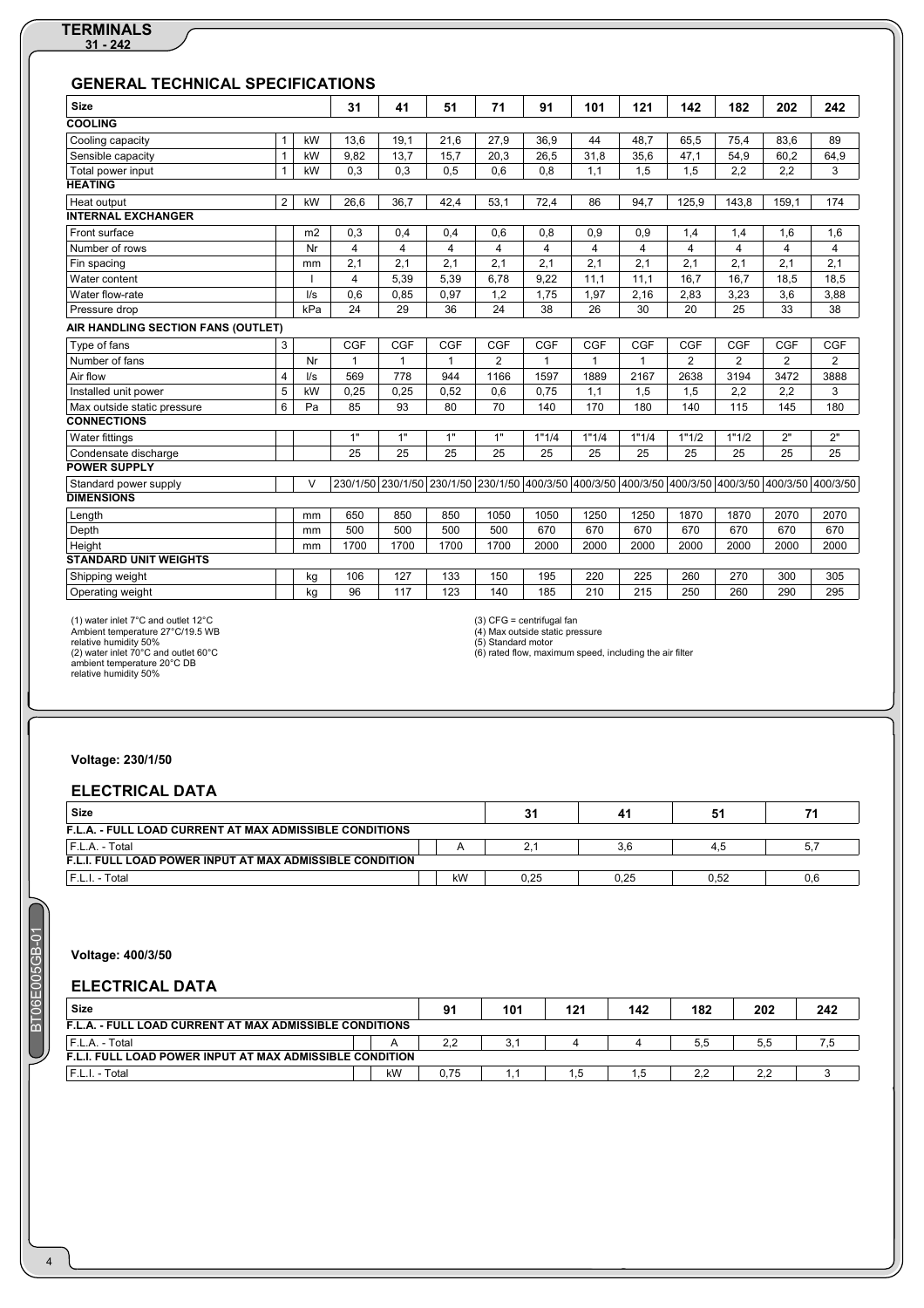# **31 - 242 TERMINALS**

## **SOUND LEVELS**

#### **Acoustic configuration: Standard (ST)**

| Size |    |     |     |     | Sound Power Level (dB)<br>Octave band (Hz) |      |      |      | Sound<br>pressure<br>level | Sound<br>power level |
|------|----|-----|-----|-----|--------------------------------------------|------|------|------|----------------------------|----------------------|
|      | 63 | 125 | 250 | 500 | 1000                                       | 2000 | 4000 | 8000 | dB(A)                      | dB(A)                |
| 31   | 75 | 70  | 59  | 61  | 56                                         | 56   | 47   | 36   | 48                         | 63                   |
| 41   | 73 | 74  | 62  | 62  | 57                                         | 57   | 49   | 38   | 49                         | 65                   |
| 51   | 74 | 75  | 62  | 63  | 59                                         | 59   | 52   | 41   | 50                         | 66                   |
| 71   | 76 | 73  | 66  | 63  | 62                                         | 56   | 57   | 53   | 51                         | 67                   |
| 91   | 81 | 78  | 69  | 66  | 62                                         | 61   | 53   | 44   | 53                         | 69                   |
| 101  | 84 | 80  | 72  | 68  | 65                                         | 65   | 57   | 48   | 56                         | 72                   |
| 121  | 87 | 82  | 74  | 70  | 67                                         | 67   | 60   | 51   | 58                         | 74                   |
| 142  | 85 | 86  | 71  | 70  | 67                                         | 66   | 58   | 48   | 58                         | 75                   |
| 182  | 87 | 87  | 73  | 73  | 70                                         | 69   | 62   | 53   | 60                         | 77                   |
| 202  | 89 | 89  | 76  | 75  | 72                                         | 71   | 64   | 55   | 62                         | 79                   |
| 242  | 92 | 92  | 78  | 77  | 74                                         | 74   | 66   | 58   | 64                         | 81                   |

**OPERATING LIMITS (COOLING)**

| <b>Size</b>                       |              | 31 | 41 | 51 | 74     | $^{\circ}$ | 101    | 121             | 142 | 182           | 202         | 242    |
|-----------------------------------|--------------|----|----|----|--------|------------|--------|-----------------|-----|---------------|-------------|--------|
| Min air inlet temperature (W.B.)  | $\circ$<br>ີ |    |    |    |        |            | $\sim$ | $\sqrt{2}$<br>- |     | ⌒<br><u>.</u> | $\sim$<br>- | $\sim$ |
| Max. air temperature inlet (D.B.) | $\circ$<br>u | 40 | 40 | 40 | 40     | 40         | 40     | 40              | 40  | 40            | 40          | 40     |
| Max water inlet temperature       | $\circ$<br>ີ | 80 | 80 | 80 | 80     | 80         | 80     | 80              | 80  | 80            | 80          | 80     |
| Min. water outlet temperature     | $\sim$<br>ີ  |    |    | c  | $\sim$ |            | c      | G               |     | c             | G           | ⌒      |

## **OPERATING LIMITS (HEATING)**

| $\circ$<br>U | 80 | 80 | 80 | 80 | 80 | 80 | 80 | 80 | 80 | 80 | 80 |
|--------------|----|----|----|----|----|----|----|----|----|----|----|
| $\circ$<br>ີ | 30 | 30 | 30 | 30 | 30 | 30 | 30 | 30 | 30 | 30 | 30 |
| $\circ$<br>U | 40 | 40 | 40 | 40 | 40 | 40 | 40 | 40 | 40 | 40 | 40 |
| $\circ$<br>ີ |    |    |    |    |    |    |    |    |    |    |    |

DB = dry bulb<br>WB = wet bulb<br>- 16 bar water side high head-pressure

The sound levels refer to the unit at full load,in the rated test conditions and with availa-<br>ble head of 30Pa. The sound pressure level refers to unit with ductable outlet and it is<br>measured at a distance of 1m from the e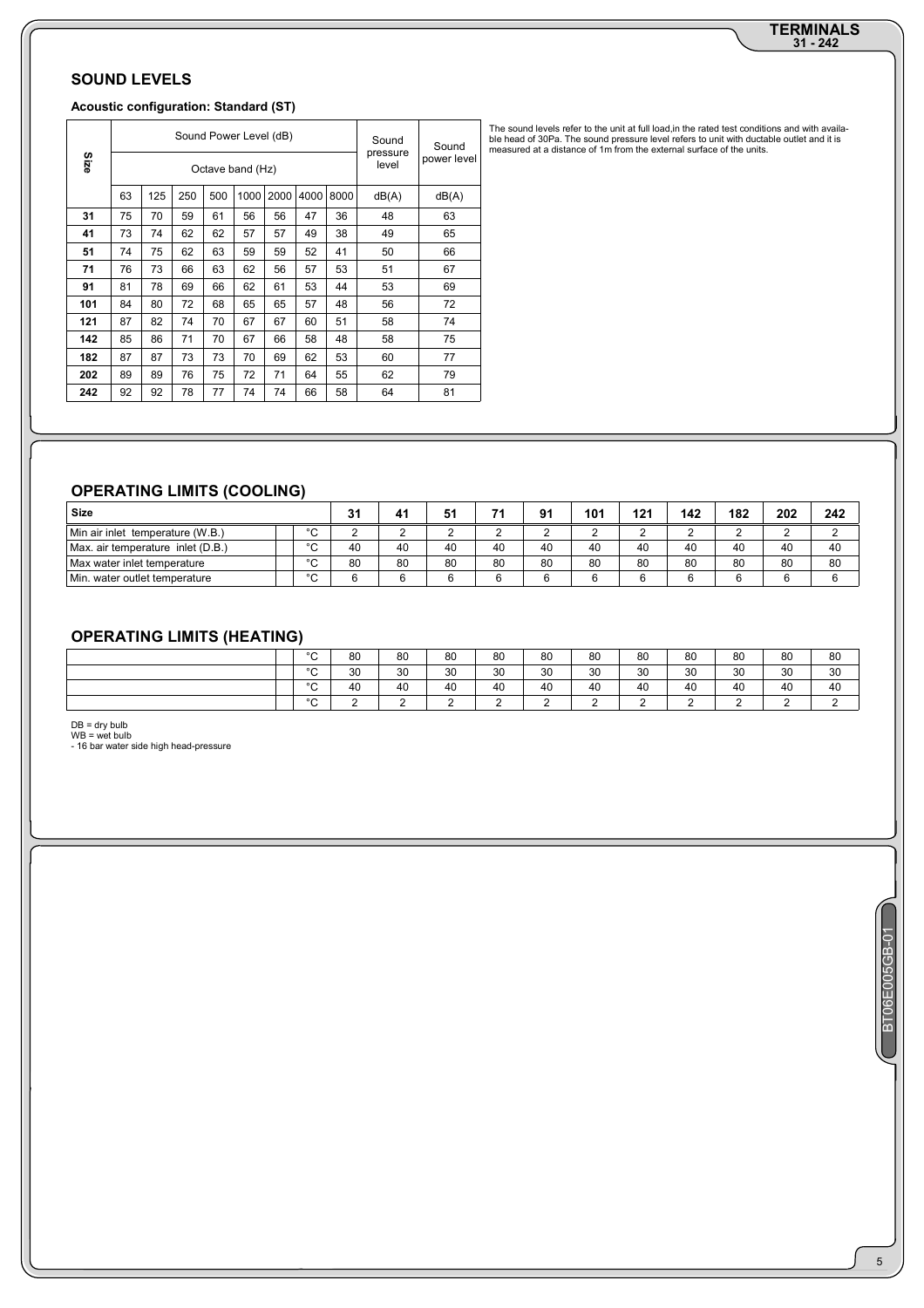## **COOLING PERFORMANCE**

|      |                     | TEMPERATURE INLET/OUTLET (°C) |        |      |        |      |      |      |       |      |       |
|------|---------------------|-------------------------------|--------|------|--------|------|------|------|-------|------|-------|
| Size | Ta<br>$(^{\circ}C)$ |                               | $6/11$ |      | $7/12$ |      | 9/14 |      | 10/15 |      | 13/18 |
|      | DB/WB               | kWf                           | kWs    | kWf  | kWs    | kWf  | kWs  | kWf  | kWs   | kWf  | kWs   |
|      | 22/15,4             | 8,64                          | 7,76   | 7,72 | 7,17   | 6,06 | 6,00 | 5,33 | 5,33  | 3,52 | 3,52  |
|      | 24 / 17             | 10,9                          | 8,90   | 9,73 | 8,32   | 7,64 | 7,15 | 6,75 | 6,57  | 4,67 | 4,67  |
|      | 26 / 18,6           | 13,5                          | 9,92   | 12,1 | 9,35   | 9,69 | 8,19 | 8,64 | 7,61  | 6,08 | 5,87  |
| 31   | 27 / 19,5           | 15,0                          | 10,4   | 13,6 | 9,82   | 11,1 | 8,67 | 9,91 | 8,09  | 6,99 | 6,37  |
|      | 28/20,3             | 16,5                          | 10,9   | 15,1 | 10,3   | 12,4 | 9,17 | 11,2 | 8,60  | 7,86 | 6,88  |
|      | 30/21,9             | 19,6                          | 11,9   | 18,2 | 11,3   | 15,4 | 10,2 | 14,0 | 9,63  | 9,80 | 7,93  |
|      | 22/15,4             | 12,1                          | 10,8   | 10,8 | 9,99   | 8,46 | 8,38 | 7,44 | 7,44  | 4,97 | 4,97  |
|      | 24 / 17             | 15,3                          | 12,4   | 13,7 | 11,6   | 10,8 | 9,96 | 9,49 | 9,15  | 6,53 | 6,53  |
|      | 26/18,6             | 18,9                          | 13,8   | 17,0 | 13,0   | 13,7 | 11,4 | 12,2 | 10,6  | 8,48 | 8,18  |
| 41   | 27/19,5             | 21,0                          | 14,5   | 19,1 | 13,7   | 15,6 | 12,1 | 14,0 | 11,3  | 9,75 | 8,87  |
|      | 28/20,3             | 23,1                          | 15,1   | 21,1 | 14,3   | 17,4 | 12,8 | 15,7 | 12,0  | 11,0 | 9,58  |
|      | 30/21,9             | 27,4                          | 16,5   | 25,5 | 15,7   | 21,6 | 14,2 | 19,7 | 13,4  | 13,7 | 11,0  |
|      | 22/15,4             | 13,8                          | 12,4   | 12,3 | 11,5   | 9,71 | 9,63 | 8,55 | 8,55  | 5,66 | 5,66  |
|      | 24 / 17             | 17,4                          | 14,2   | 15,5 | 13,3   | 12,2 | 11,5 | 10,8 | 10,5  | 7,50 | 7,50  |
|      | 26/18,6             | 21,4                          | 15,9   | 19,3 | 14,9   | 15,4 | 13,1 | 13,8 | 12,2  | 9,73 | 9,44  |
| 51   | 27 / 19,5           | 23,9                          | 16,6   | 21,6 | 15,7   | 17,6 | 13,9 | 15,8 | 13,0  | 11,2 | 10,2  |
|      | 28/20,3             | 26,2                          | 17,4   | 23,9 | 16,5   | 19,7 | 14,7 | 17,7 | 13,8  | 12,5 | 11,0  |
|      | 30/21,9             | 31,1                          | 19,0   | 28,9 | 18,1   | 24,4 | 16,3 | 22,2 | 15,4  | 15,6 | 12,7  |
|      | 22/15,4             | 17,7                          | 16,0   | 15,9 | 14,8   | 12,5 | 12,4 | 11,0 | 11,0  | 7,26 | 7,26  |
|      | 24 / 17             | 22,4                          | 18,4   | 20,0 | 17,2   | 15,7 | 14,8 | 13,9 | 13,6  | 9,67 | 9,67  |
|      | 26/18,6             | 27,6                          | 20,5   | 24,8 | 19,3   | 19,9 | 16,9 | 17,8 | 15,7  | 12,6 | 12,2  |
| 71   | 27 / 19,5           | 30,8                          | 21,5   | 27,9 | 20,3   | 22,7 | 17,9 | 20,3 | 16,7  | 14,4 | 13,2  |
|      | 28/20,3             | 33,8                          | 22,5   | 30,9 | 21,3   | 25,4 | 19,0 | 22,9 | 17,8  | 16,2 | 14,2  |
|      | 30/21,9             | 40,2                          | 24,6   | 37,3 | 23,4   | 31,6 | 21,1 | 28,7 | 19,9  | 20,1 | 16,4  |
|      | 22/15,4             | 23,6                          | 21,0   | 21,0 | 19,4   | 16,5 | 16,3 | 14,5 | 14,5  | 9,69 | 9,69  |
|      | 24 / 17             | 29,7                          | 24,1   | 26,5 | 22,5   | 20,9 | 19,4 | 18,4 | 17,8  | 12,8 | 12,8  |
|      | 26 / 18,6           | 36,5                          | 26,8   | 32,9 | 25,3   | 26,4 | 22,2 | 23,6 | 20,6  | 16,6 | 16,0  |
| 91   | 27 / 19,5           | 40,7                          | 28,1   | 36,9 | 26,5   | 30,1 | 23,5 | 27,0 | 21,9  | 19,0 | 17,3  |
|      | 28 / 20,3           | 44,6                          | 29,4   | 40,8 | 27,9   | 33,6 | 24,8 | 30,3 | 23,3  | 21,4 | 18,7  |
|      | 30/21,9             | 52,9                          | 32,1   | 49,1 | 30,6   | 41,7 | 27,5 | 37,9 | 26,0  | 26,7 | 21,5  |
|      | 22/15,4             | 28,0                          | 25,2   | 25,0 | 23,3   | 19,7 | 19,5 | 17,3 | 17,3  | 11,5 | 11,5  |
|      | 24 / 17             | 35,3                          | 28,8   | 31,5 | 27,0   | 24,7 | 23,2 | 21,9 | 21,3  | 15,2 | 15,2  |
| 101  | 26/18,6             | 43,5                          | 32,1   | 39,1 | 30,3   | 31,3 | 26,5 | 27,9 | 24,7  | 19,7 | 19,1  |
|      | 27 / 19,5           | 48,5                          | 33,7   | 44,0 | 31,8   | 35,7 | 28,1 | 32,0 | 26,2  | 22,6 | 20,7  |
|      | 28/20,3             | 53,2                          | 35,2   | 48,6 | 33,4   | 40,0 | 29,7 | 36,0 | 27,9  | 25,4 | 22,3  |
|      | 30/21,9             | 63,2                          | 38,4   | 58,7 | 36,6   | 49,7 | 33,0 | 45,2 | 31,2  | 31,7 | 25,7  |
|      | 22/15,4             | 31,0                          | 28,2   | 27,8 | 26,0   | 22,0 | 21,8 | 19,4 | 19,4  | 12,7 | 12,7  |
|      | 24 / 17             | 39,1                          | 32,3   | 34,9 | 30,2   | 27,5 | 26,0 | 24,4 | 23,9  | 17,0 | 17,0  |
| 121  | 26/18,6             | 48,2                          | 36,0   | 43,3 | 33,9   | 34,8 | 29,7 | 31,0 | 27,6  | 22,1 | 21,4  |
|      | 27 / 19,5           | 53,7                          | 37,7   | 48,7 | 35,6   | 39,6 | 31,5 | 35,5 | 29,4  | 25,3 | 23,2  |
|      | 28/20,3             | 58,9                          | 39,4   | 53,8 | 37,3   | 44,3 | 33,2 | 39,9 | 31,2  | 28,3 | 25,0  |
|      | 30/21,9             | 70,1                          | 43,0   | 65,0 | 41,0   | 54,9 | 36,9 | 49,9 | 34,9  | 35,1 | 28,9  |

The performance refers to rated air flow.<br>DB = dry bulb<br>WB = wet bulb<br>Ta = air intake temperature<br>kWf = Cooling capacity in kW<br>kWs = sensible cooling capacity (kW)

BT06E005GB-01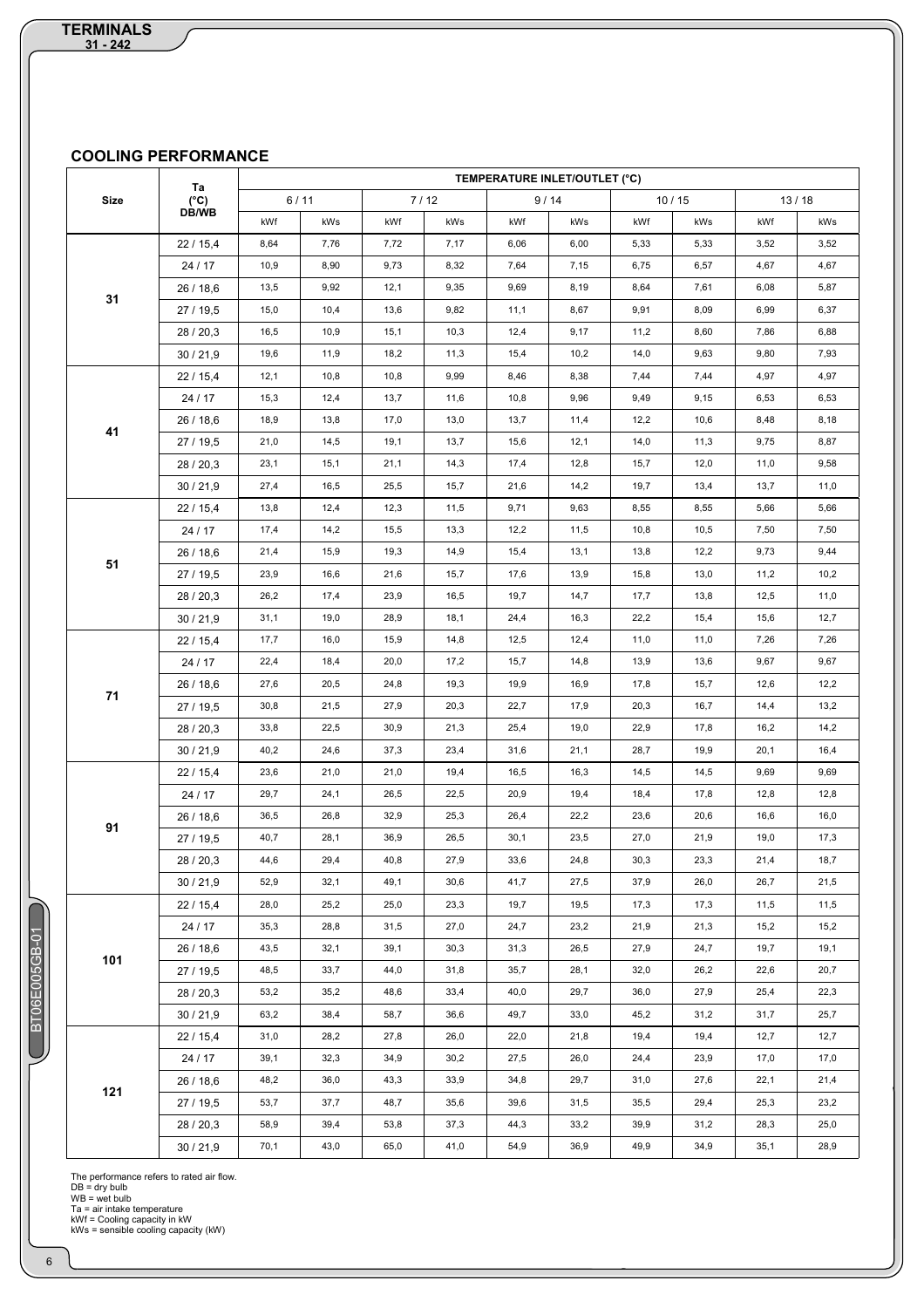## **COOLING PERFORMANCE**

|             | Ta                     |       |        |       |      |       | TEMPERATURE INLET/OUTLET (°C) |      |       |       |      |
|-------------|------------------------|-------|--------|-------|------|-------|-------------------------------|------|-------|-------|------|
| <b>Size</b> | $(^{\circ}C)$<br>DB/WB |       | $6/11$ |       | 7/12 |       | 9/14                          |      | 10/15 | 13/18 |      |
|             |                        | kWf   | kWs    | kWf   | kWs  | kWf   | kWs                           | kWf  | kWs   | kWf   | kWs  |
|             | 22/15,4                | 41,7  | 37,2   | 37,2  | 34,4 | 29,1  | 28,8                          | 25,6 | 25,6  | 17,0  | 17,0 |
|             | 24 / 17                | 52,6  | 42,7   | 46,9  | 39,9 | 36,8  | 34,3                          | 32,5 | 31,5  | 22,5  | 22,5 |
| 142         | 26/18,6                | 64,9  | 47,6   | 58,3  | 44,8 | 46,7  | 39,3                          | 41,6 | 36,5  | 29,2  | 28,2 |
|             | 27 / 19,5              | 72,3  | 49,8   | 65,5  | 47,1 | 53,2  | 41,6                          | 47,7 | 38,8  | 33,6  | 30,6 |
|             | 28/20,3                | 79,3  | 52,2   | 72,4  | 49,4 | 59,7  | 44,0                          | 53,8 | 41,2  | 37,8  | 33,0 |
|             | 30/21,9                | 94,1  | 57,0   | 87,5  | 54,3 | 74,2  | 48,9                          | 67,5 | 46,2  | 47,2  | 38,1 |
|             | 22/15,4                | 47,9  | 43,5   | 42,9  | 40,2 | 33,9  | 33,7                          | 29,9 | 29,9  | 19,7  | 19,7 |
|             | 24 / 17                | 60,5  | 49,8   | 54,0  | 46,6 | 42,6  | 40,1                          | 37,7 | 36,8  | 26,2  | 26,2 |
| 182         | 26/18,6                | 74,6  | 55,5   | 67,1  | 52,3 | 53,8  | 45,9                          | 48,0 | 42,6  | 34,0  | 33,0 |
|             | 27 / 19,5              | 83,2  | 58,1   | 75,4  | 54,9 | 61,3  | 48,5                          | 55,0 | 45,4  | 39,0  | 35,8 |
|             | 28 / 20,3              | 91,3  | 60,8   | 83,3  | 57,7 | 68,6  | 51,3                          | 61,8 | 48,1  | 43,8  | 38,6 |
|             | 30/21,9                | 108,5 | 66,4   | 100,7 | 63,3 | 85,2  | 57,0                          | 77,5 | 53,9  | 54,3  | 44,5 |
|             | 22/15,4                | 53,2  | 47,7   | 47,5  | 44,1 | 37,3  | 37,0                          | 32,9 | 32,9  | 21,9  | 21,9 |
|             | 24 / 17                | 67,3  | 54,6   | 60,0  | 51,1 | 47,1  | 44,0                          | 41,5 | 40,4  | 27,9  | 27,9 |
| 202         | 26/18,6                | 82,8  | 60,8   | 74,5  | 57,3 | 59,6  | 50,3                          | 52,9 | 46,8  | 36,1  | 36,1 |
|             | 27 / 19,5              | 92,2  | 63,7   | 83,6  | 60,2 | 67,8  | 53,2                          | 60,6 | 49,7  | 41,7  | 39,3 |
|             | 28/20,3                | 100,9 | 66,6   | 92,2  | 63,2 | 75,9  | 56,2                          | 68,2 | 52,8  | 47,2  | 42,4 |
|             | 30/21,9                | 119,3 | 72,7   | 111,0 | 69,3 | 94,1  | 62,5                          | 85,6 | 59,1  | 59,9  | 48,8 |
|             | 22/15,4                | 56,7  | 51,5   | 50,8  | 47,6 | 40,2  | 39,9                          | 35,5 | 35,5  | 23,5  | 23,5 |
|             | 24 / 17                | 71,5  | 59,0   | 63,9  | 55,1 | 50,4  | 47,5                          | 44,6 | 43,7  | 31,1  | 31,1 |
| 242         | 26/18,6                | 88,1  | 65,6   | 79,3  | 61,8 | 63,6  | 54,3                          | 56,8 | 50,5  | 40,3  | 39,2 |
|             | 27/19,5                | 98,2  | 68,7   | 89,0  | 64,9 | 72,4  | 57,4                          | 65,0 | 53,7  | 46,2  | 42,5 |
|             | 28/20,3                | 107,6 | 71,8   | 98,3  | 68,1 | 81,0  | 60,7                          | 73,0 | 57,0  | 51,8  | 45,8 |
|             | 30/21,9                | 127,7 | 78,3   | 118,7 | 74,7 | 100,5 | 67,4                          | 91,4 | 63,7  | 64,2  | 52,7 |

The performance refers to rated air flow.<br>DB = dry bulb<br>WB = wet bulb<br>Ta = air intake temperature<br>kWf = Cooling capacity in kW<br>kWs = sensible cooling capacity (kW)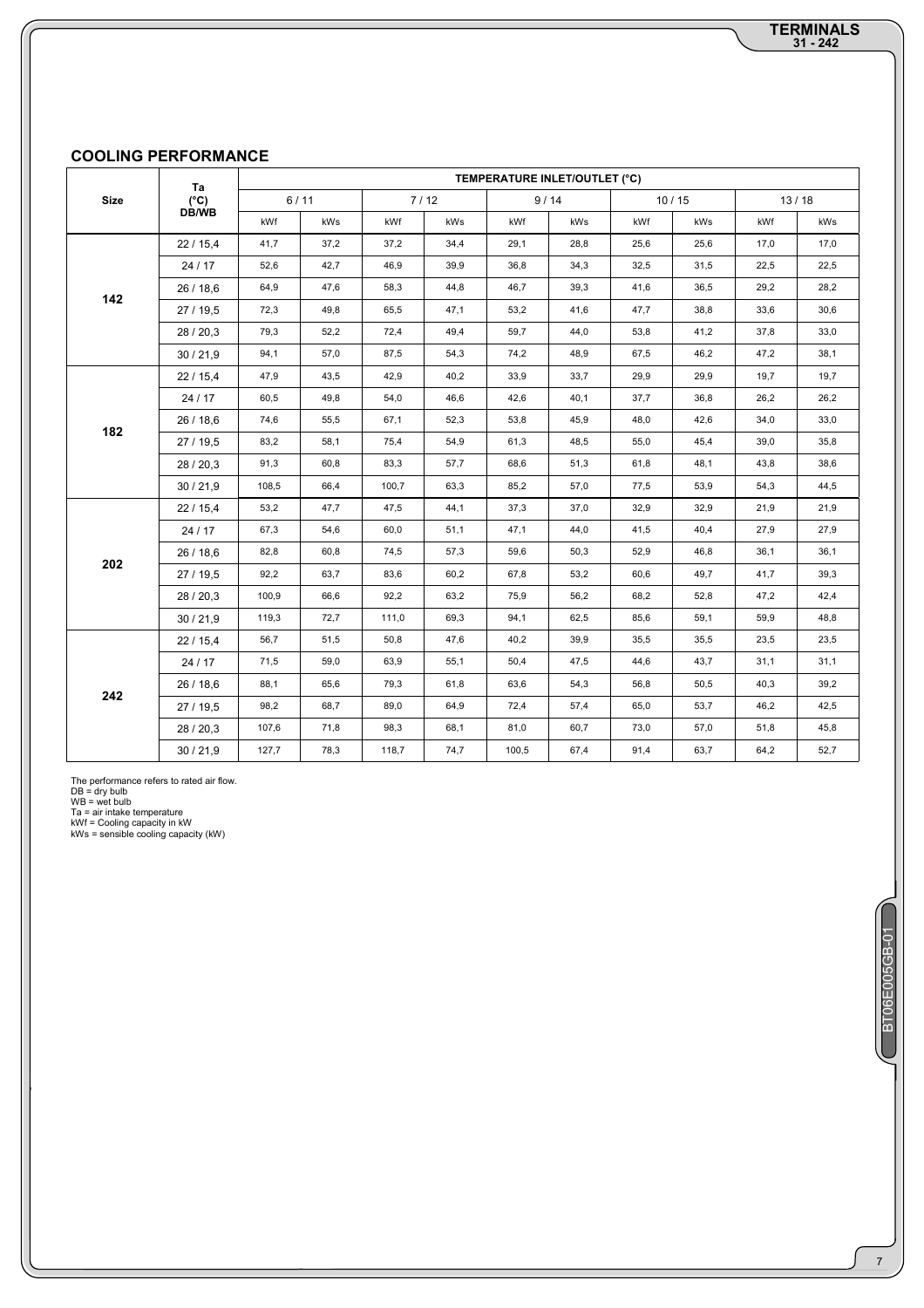**HEATING PERFORMANCE**

|             |                  |      |      | <b>EXCHANGER WATER INLET TEMPERATURE (°C)</b> |       |       |
|-------------|------------------|------|------|-----------------------------------------------|-------|-------|
| <b>Size</b> | Ta $(^{\circ}C)$ | 40   | 50   | 60                                            | 70    | 80    |
|             |                  | kWt  | kWt  | kWt                                           | kWt   | kWt   |
|             | 10               | 14,6 | 20,9 | 27,1                                          | 33,3  | 39,5  |
|             | 15               | 11,5 | 17,6 | 23,8                                          | 29,9  | 36,0  |
|             | 18               | 9,54 | 15,7 | 21,8                                          | 27,9  | 33,9  |
| 31          | 20               | 8,25 | 14,4 | 20,5                                          | 26,6  | 32,6  |
|             | 22               | 6,95 | 13,2 | 19,3                                          | 25,3  | 31,3  |
|             | 25               | 4,99 | 11,2 | 17,4                                          | 23,4  | 29,3  |
|             | 10               | 20,3 | 28,8 | 37,3                                          | 45,8  | 54,3  |
|             | 15               | 15,9 | 24,4 | 32,8                                          | 41,2  | 49,5  |
|             | 18               | 13,3 | 21,7 | 30,1                                          | 38,4  | 46,7  |
| 41          | 20               | 11,5 | 20,0 | 28,4                                          | 36,7  | 44,8  |
|             | 22               | 9,74 | 18,2 | 26,6                                          | 34,9  | 43,0  |
|             | 25               | 7,04 | 15,6 | 24,0                                          | 32,3  | 40,3  |
|             | 10               | 23,3 | 33,2 | 43,2                                          | 53,0  | 62,9  |
|             | 15               | 18,3 | 28,1 | 37,9                                          | 47,6  | 57,3  |
|             | 18               | 15,2 | 25,0 | 34,8                                          | 44,5  | 54,1  |
| 51          | 20               | 13,2 | 23,0 | 32,7                                          | 42,4  | 51,9  |
|             | 22               | 11,1 | 21,0 | 30,7                                          | 40,3  | 49,8  |
|             | 25               | 7,99 | 17,9 | 27,7                                          | 37,3  | 46,7  |
|             | 10               | 29,0 | 41,6 | 54,1                                          | 66,6  | 78,9  |
|             | 15               | 22,8 | 35,2 | 47,5                                          | 59,7  | 71,9  |
|             | 18               | 19,0 | 31,3 | 43,6                                          | 55,8  | 67,9  |
| 71          | 20               | 16,4 | 28,8 | 41,0                                          | 53,1  | 65,2  |
|             | 22               | 13,8 | 26,2 | 38,5                                          | 50,6  | 62,5  |
|             | 25               | 9,89 | 22,4 | 34,7                                          | 46,8  | 58,6  |
|             | 10               | 39,8 | 56,9 | 73,7                                          | 90,2  | 106,3 |
|             | 15               | 31,5 | 48,3 | 64,9                                          | 81,2  | 97,3  |
| 91          | 18               | 26,4 | 43,2 | 59,7                                          | 75,9  | 91,8  |
|             | 20               | 23,0 | 39,8 | 56,3                                          | 72,4  | 88,2  |
|             | 22               | 19,4 | 36,4 | 52,9                                          | 69,0  | 84,5  |
|             | 25               | 14,1 | 31,4 | 48,0                                          | 63,8  | 79,0  |
|             | 10               | 46,9 | 67,3 | 87,5                                          | 107,5 | 127,3 |
|             | 15               | 36,9 | 57,0 | 76,8                                          | 96,5  | 116,1 |
| 101         | 18               | 30,8 | 50,8 | 70,6                                          | 90,1  | 109,5 |
|             | 20               | 26,7 | 46,7 | 66,5                                          | 86,0  | 105,2 |
|             | 22               | 22,5 | 42,7 | 62,5                                          | 81,9  | 100,9 |
|             | 25               | 16,2 | 36,7 | 56,5                                          | 75,8  | 94,6  |
|             | 10               | 51,5 | 74,1 | 96,4                                          | 118,6 | 140,5 |
|             | 15               | 40,5 | 62,6 | 84,6                                          | 106,4 | 128,2 |
| 121         | 18               | 33,8 | 55,8 | 77,6                                          | 99,3  | 120,9 |
|             | 20               | 29,2 | 51,2 | 73,0                                          | 94,7  | 116,2 |
|             | 22               | 24,6 | 46,7 | 68,5                                          | 90,1  | 111,4 |
|             | 25               | 17,6 | 39,9 | 61,8                                          | 83,3  | 104,4 |

The performance refers to rated air flow.<br>difference between inlet / outlet water temperature = 10°C<br>Ta = air intake temperature<br>KWt = Heating capacity (kW)

BT06E005GB-01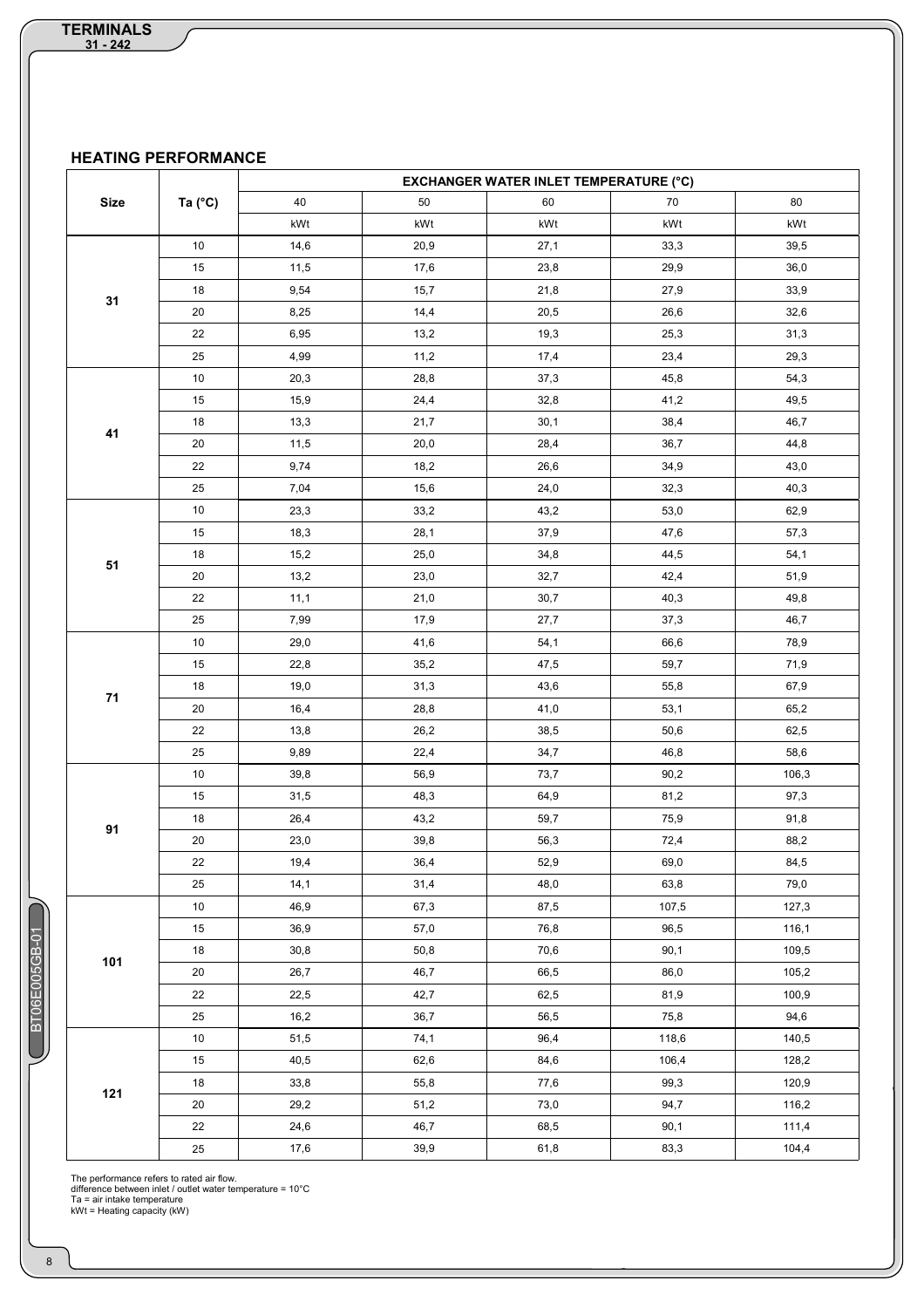#### **HEATING PERFORMANCE**

|             |                  |      |       | <b>EXCHANGER WATER INLET TEMPERATURE (°C)</b> |       |       |
|-------------|------------------|------|-------|-----------------------------------------------|-------|-------|
| <b>Size</b> | Ta $(^{\circ}C)$ | 40   | 50    | 60                                            | 70    | 80    |
|             |                  | kWt  | kWt   | kWt                                           | kWt   | kWt   |
|             | 10               | 68,9 | 98,6  | 128,1                                         | 157,4 | 186,6 |
|             | 15               | 54,4 | 83,6  | 112,6                                         | 141,4 | 170,1 |
| 142         | 18               | 45,4 | 74,5  | 103,4                                         | 132,1 | 160,5 |
|             | 20               | 39,4 | 68,5  | 97,4                                          | 125,9 | 154,1 |
|             | 22               | 33,3 | 62,5  | 91,3                                          | 119,8 | 147,9 |
|             | 25               | 23,9 | 53,5  | 82,4                                          | 110,8 | 138,6 |
|             | 10               | 89,2 | 117,2 | 147,6                                         | 180,3 | 215,6 |
|             | 15               | 72,0 | 99,7  | 129,6                                         | 161,9 | 196,4 |
|             | 18               | 61,9 | 89,3  | 119,0                                         | 151,0 | 185,3 |
| 182         | 20               | 55,2 | 82,5  | 112,0                                         | 143,8 | 177,9 |
|             | 22               | 48,5 | 75,7  | 105,1                                         | 136,8 | 170,7 |
|             | 25               | 38,6 | 65,6  | 94,8                                          | 126,3 | 160,0 |
|             | 10               | 87,8 | 125,0 | 162,1                                         | 199,0 | 235,9 |
|             | 15               | 69,0 | 105,7 | 142,3                                         | 178,8 | 215,2 |
| 202         | 18               | 57,5 | 94,2  | 130,7                                         | 166,9 | 203,0 |
|             | 20               | 49,8 | 86,6  | 123,0                                         | 159,1 | 194,9 |
|             | 22               | 42,1 | 79,0  | 115,4                                         | 151,4 | 187,0 |
|             | 25               | 30,4 | 67,6  | 104,2                                         | 140,1 | 175,2 |
|             | 10               | 95,6 | 136,4 | 177,0                                         | 217,6 | 258,0 |
|             | 15               | 75,0 | 115,3 | 155,5                                         | 195,5 | 235,3 |
| 242         | 18               | 62,5 | 102,7 | 142,7                                         | 182,5 | 222,0 |
|             | 20               | 54,1 | 94,4  | 134,4                                         | 174,0 | 213,3 |
|             | 22               | 45,6 | 86,1  | 126,0                                         | 165,6 | 204,6 |
|             | 25               | 32,9 | 73,6  | 113,7                                         | 153,1 | 191,8 |

The performance refers to rated air flow.<br>difference between inlet / outlet water temperature = 10°C<br>Ta = air intake temperature<br>KWt = Heating capacity (kW)



BT06E005GB-01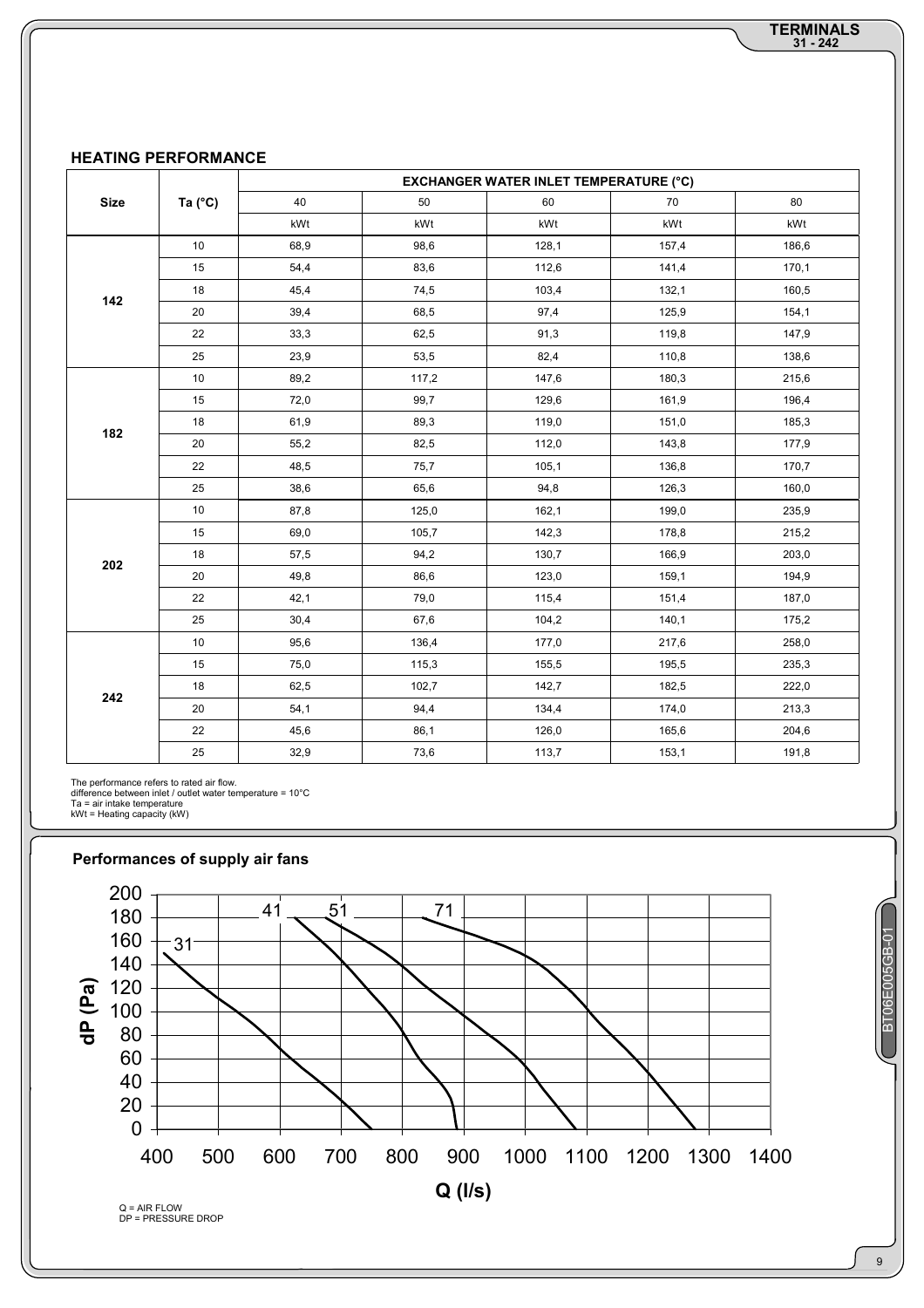#### **PERFORMANCES OF SUPPLY AIR FANS** *AIR FLOW: STANDARD* **EXTERNAL STATIC PRESSURE (Pa) 10 30 60 90 120 150 180 210 240 91**  Air flow l/s 1597 1597 1597 1597 1597 1597 1597 1597 1597 Fan RPM |rpm | 395 | 445 | 495 | 540 | 590 | 630 | 670 | 710 | 750 Total input kW 0,38 0,44 0,52 0,61 0,69 0,77 0,87 0,96 1,07 1,1 | 1,1 | 1,1 | 1,1 | 1,1 | 1,1 | 1,1 | 1,1 | 1,1 | 1,1 | 1,1 | 1,1 | 1,1 | 1,1 Transmission code (fan) | T280.9.2.42 T224.9.2.37 | T200.9.2.35 **101**  Air flow l/s 1889 1889 1889 1889 1889 1889 1889 1889 1889 Fan RPM |rpm | 435 | 475 | 520 | 560 | 595 | 640 | 680 | 710 | 755 Total input | kW | 0,56 | 0,63 | 0,69 | 0,81 | 0,9 | 1,01 | 1,12 | 1,2 | 1,38 1,5 | 1,5 | 1,6 | 1,7 | 1,1 | 1,1 | 1,1 | 1,1 | 1,1 | 1,5 | 1,5 Transmission code (fan) T280.9.2.43 T224.9.2.38 T200.9.2.35 **121**  Air flow | I/s | 2167 | 2167 | 2167 | 2167 | 2167 | 2167 | 2167 | 2167 Fan RPM |rpm | 480 | 520 | 560 | 590 | 630 | 670 | 695 | 730 | 765 Total input | kW | 0,8 | 0,89 | 0,98 | 1,09 | 1,18 | 1,32 | 1,43 | 1,55 | 1,66 4.0 1,5 | 1,5 | 1,5 | 1,5 | 1,5 | 1,5 | 1,5 | 1,5 | 2,2 | 2,2 | 2,2 Transmission code (fan) T250.9.2.40 T224.9.2.37 T250.9.2.42  $\frac{4}{3}$ Air flow | I/s | - | 2639 | 2639 | 2639 | 2639 | 2639 | 2639 | -Fan RPM |rpm | - | 630 | 682 | 735 | 787 | 838 | 887 | 935 | -- | 1,81 | - | 1,98 | 1,13 | 1,26 | 1,39 | 1,53 | 1,67 | 1,81 | -- 1,5 | 1,5 | 1,5 | 1,5 | 2,2 | 2,2 | 2,2 | - 1,5 | 2,2 | - 1,5 | 2,2 | - 1,5 | 2,2 | -Transmission code (fan) - T280.9.2.47 T224.9.2.42 - **182**  Air flow | I/s | 3194 | 3194 | 3194 | 3194 | 3194 | 3194 | 3194 | 3194 Fan RPM |rpm | 707 | 751 | 796 | 841 | 884 | 928 | 970 | 1012 | 1053 Total input kW 1,62 1,76 1,92 2,1 2,22 2,38 2,54 2,71 2,87 Motor input |kW | 2,2 | 2,2 | 2,2 | 3 | 3 | 3 | 3 | 3 | 3 Transmission code (fan) T250.9.2.46 T250.9.2.46 T250.9.2.46 T200.9.2.39 Air flow | I/s | - | 3472 | 3472 | 3472 | 3472 | 3472 | 3472 | 3472 | Fan RPM rpm | - | 574 | 619 | 663 | 706 | 747 | 787 | 826 | 864

Total input | kW | - 1,39 | 1,58 | 1,78 | 1,99 | 2,22 | 2,42 | 2,65 | 2,89 Motor input |kW | - 2,2 | 2,2 | 2,2 | 3 | 3 | 3 | 3 | 3

Air flow | I/s | - | 3889 | 3889 | 3889 | 3889 | 3889 | 3889 | 3889 Fan RPM rpm | - | 628 | 669 | 709 | 748 | 786 | 823 | 859 | 895 Total input | kW | - | 1,88 | 2,09 | 2,31 | 2,53 | 2,77 | 2,99 | 3,25 | 3,5 Motor input kW - 3 3 3 3 3 3 4 4

Transmission code (fan) 1250.9.2.46

Transmission code (fan) 1224.9.2.41 T280.9.2.48 T280.9.2.48 T280.9.2.48 T280.9.2.41

BT06E005GB-01

**202**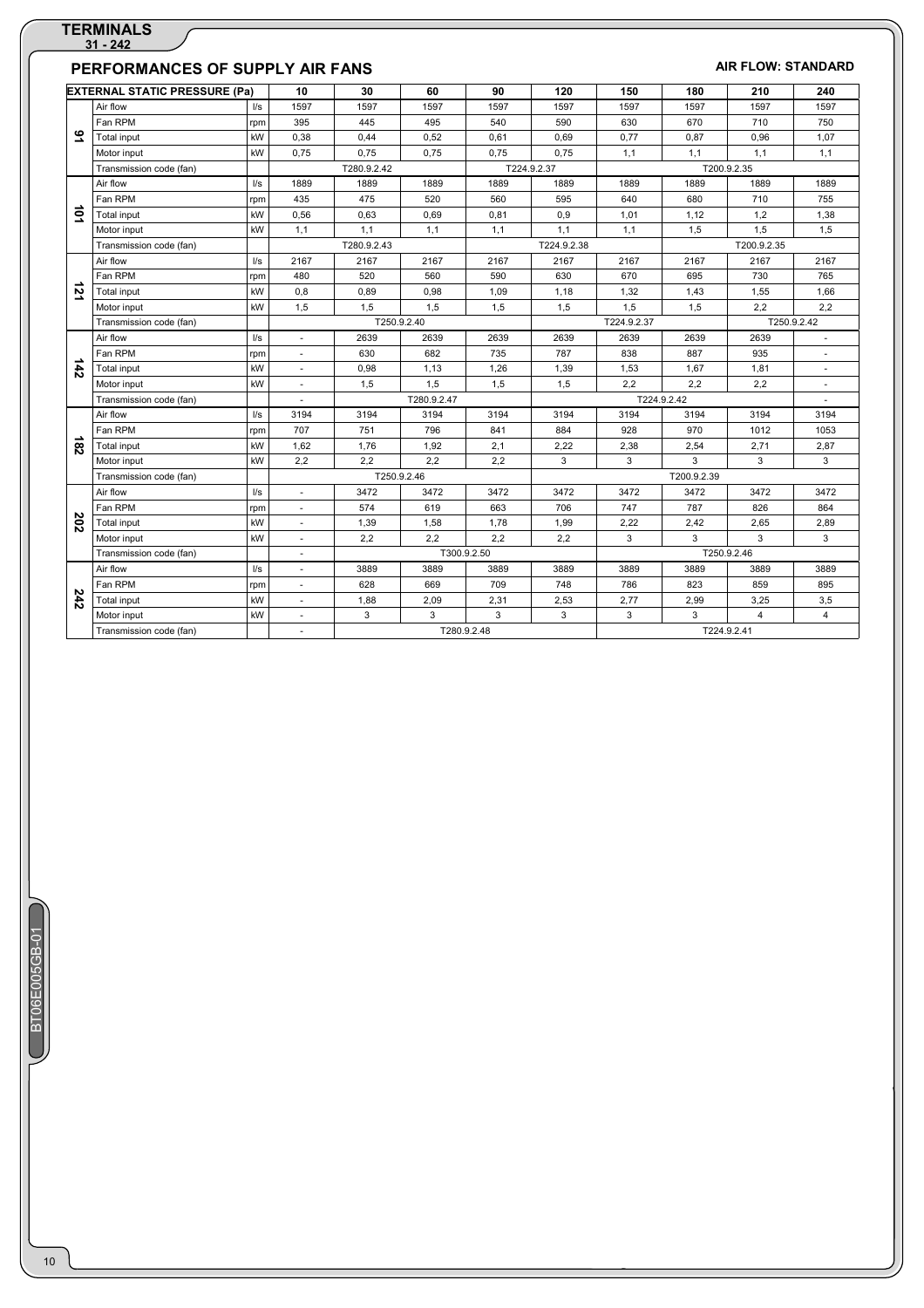# **31 - 242 TERMINALS**

## **PERFORMANCES OF SUPPLY AIR FANS** *AIR FLOW: REDUCED*

|                | <b>EXTERNAL STATIC PRESSURE (Pa)</b> |               | 10                       | 30          | 60          | 90          | 120         | 150          | 180         | 210         | 240         |
|----------------|--------------------------------------|---------------|--------------------------|-------------|-------------|-------------|-------------|--------------|-------------|-------------|-------------|
|                | Air flow                             | $\sqrt{s}$    | 1347                     | 1347        | 1347        | 1347        | 1347        | 1347         | 1347        | 1347        | 1347        |
|                | Fan RPM                              | rpm           | 370                      | 420         | 475         | 530         | 575         | 630          | 675         | 725         | 760         |
| ي              | Total input                          | kW            | 0,24                     | 0,32        | 0,39        | 0,44        | 0,52        | 0.62         | 0,7         | 0,78        | 0,87        |
|                | Motor input                          | kW            | 0,75                     | 0,75        | 0,75        | 0,75        | 0,75        | 0,75         | 0,75        | 1,1         | 1,1         |
|                | Transmission code (fan)              |               |                          | T300.9.2.44 |             |             | T224.9.2.37 |              |             | T200.9.2.35 |             |
|                | Air flow                             | l/s           | 1611                     | 1611        | 1611        | 1611        | 1611        | 1611         | 1611        | 1611        | 1611        |
|                | Fan RPM                              | rpm           | 380                      | 430         | 480         | 530         | 570         | 615          | 665         | 700         | 740         |
| iot            | <b>Total input</b>                   | kW            | 0,35                     | 0.43        | 0.49        | 0.59        | 0.67        | 0.74         | 0.85        | 0.95        | 1.06        |
|                | Motor input                          | kW            | 1,1                      | 1,1         | 1,1         | 1,1         | 1.1         | 1.1          | 1,1         | 1,1         | 1,1         |
|                | Transmission code (fan)              |               |                          | T300.9.2.44 |             |             |             | T224.9.2.38  |             |             | T200.9.2.35 |
|                | Air flow                             | $\frac{1}{s}$ | 1833                     | 1833        | 1833        | 1833        | 1833        | 1833         | 1833        | 1833        | 1833        |
|                | Fan RPM                              | rpm           | 430                      | 470         | 515         | 555         | 590         | 635          | 675         | 705         | 750         |
| $\overline{2}$ | Total input                          | kW            | 0,55                     | 0,61        | 0,68        | 0,8         | 0,88        | $\mathbf{1}$ | 1,11        | 1,18        | 1,36        |
|                | Motor input                          | kW            | 1,5                      | 1,5         | 1,5         | 1,5         | 1,5         | 1,5          | 1,5         | 1,5         | 1,5         |
|                | Transmission code (fan)              |               |                          |             | T280.9.2.42 |             |             |              | T200.9.2.35 |             |             |
|                | Air flow                             | $\sqrt{s}$    | $\sim$                   | 2277        | 2277        | 2277        | 2277        | 2277         | 2277        | 2277        |             |
|                | Fan RPM                              | rpm           | $\overline{\phantom{a}}$ | 585         | 647         | 706         | 764         | 819          | 872         | 923         |             |
| ∸<br>42        | Total input                          | kW            | ×.                       | 0,72        | 0,83        | 0,95        | 1,07        | 1,19         | 1,31        | 1,44        |             |
|                | Motor input                          | kW            | ÷.                       | 1,5         | 1,5         | 1,5         | 1,5         | 1,5          | 1,5         | 1,5         |             |
|                | Transmission code (fan)              |               |                          |             | T300.9.2.48 |             |             |              | T224.9.2.40 |             |             |
|                | Air flow                             | $\sqrt{s}$    | 2722                     | 2722        | 2722        | 2722        | 2722        | 2722         | 2722        | 2722        | 2722        |
|                | Fan RPM                              | rpm           | 634                      | 685         | 739         | 789         | 839         | 885          | 935         | 978         | 1025        |
| $\overline{8}$ | Total input                          | kW            | 1,07                     | 1.17        | 1.33        | 1,45        | 1.61        | 1.72         | 1,89        | 1.98        | 2,19        |
|                | Motor input                          | kW            | 2,2                      | 2,2         | 2.2         | 2.2         | 2.2         | 2.2          | 2,2         | 2,2         | 2.2         |
|                | Transmission code (fan)              |               |                          | T280.9.2.45 |             |             |             | T250.9.2.42  |             |             | T200.9.2.40 |
|                | Air flow                             | 1/s           | $\sim$                   |             | 3000        | 3000        | 3000        | 3000         | 3000        | 3000        | 3000        |
|                | Fan RPM                              | rpm           | ×.                       |             | 583         | 630         | 678         | 720          | 766         | 807         | 848         |
| 202            | Total input                          | kW            | ä,                       |             | 1,18        | 1,36        | 1,55        | 1,75         | 1,95        | 2,2         | 2,38        |
|                | Motor input                          | kW            | ä,                       |             | 2,2         | 2,2         | 2,2         | 2,2          | 2,2         | 2,2         | 3           |
|                | Transmission code (fan)              |               |                          |             |             | T315.9.2.52 |             |              | T250.9.2.46 |             |             |
|                | Air flow                             | $\sqrt{s}$    | 3333                     | 3333        | 3333        | 3333        | 3333        | 3333         | 3333        | 3333        | 3333        |
|                | Fan RPM                              | rpm           | 539                      | 586         | 633         | 679         | 720         | 762          | 802         | 838         | 879         |
| 242            | Total input                          | kW            | 1,19                     | 1,37        | 1,56        | 1,75        | 1,96        | 2,19         | 2,4         | 2,63        | 2,85        |
|                | Motor input                          | kW            | 3                        | 3           | 3           | 3           | 3           | 3            | 3           | 3           | 3           |
|                | Transmission code (fan)              |               |                          | T355.9.2.54 |             |             | T280.9.2.48 |              |             | T224.9.2.44 |             |
|                |                                      |               |                          |             |             |             |             |              |             |             |             |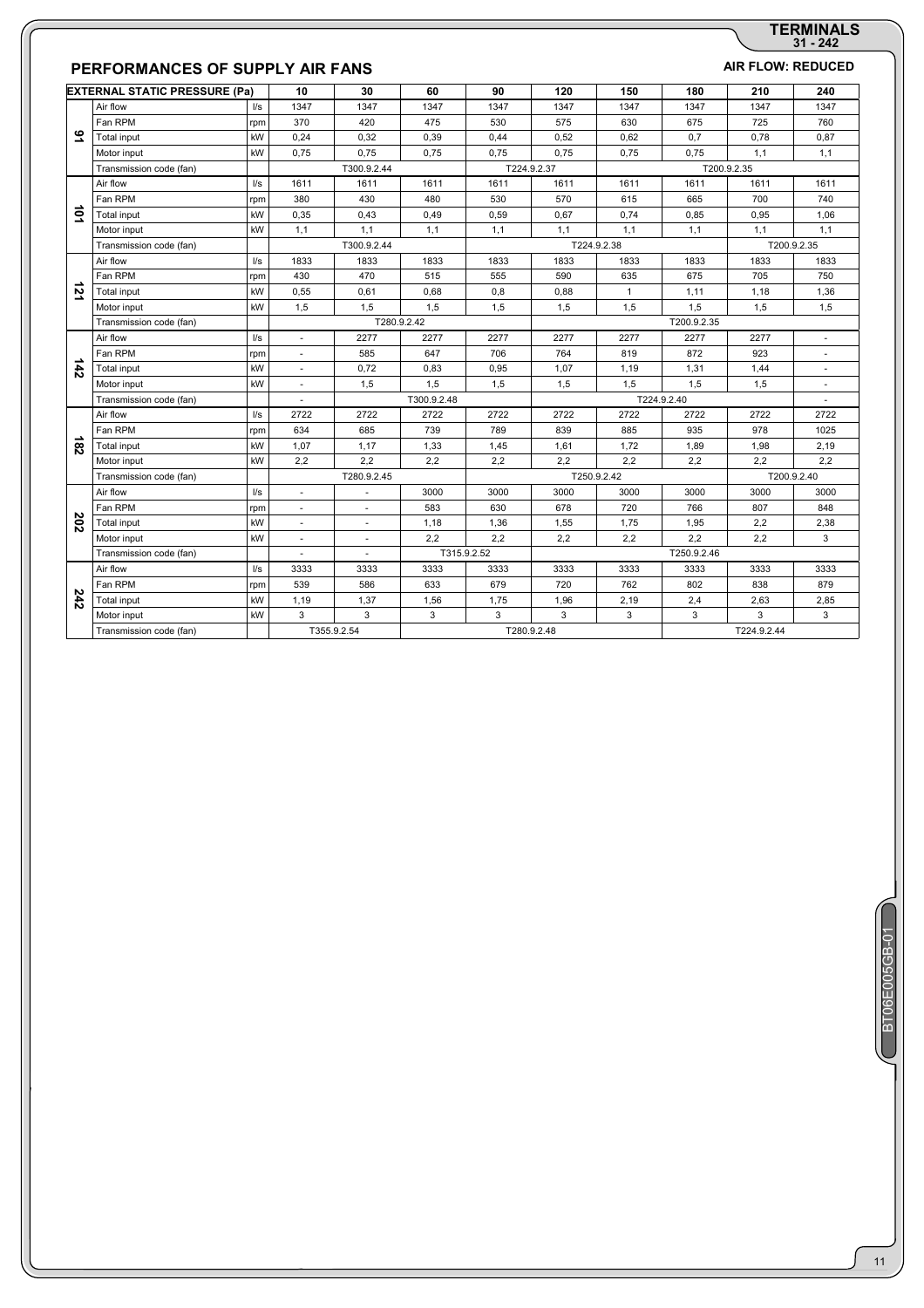## **TERMINALS**



## **(CHW2 -)2 rows water coil**

This section is necessary if the ambient cannot be suitably heated with a heat pump unit. Indeed, under a very harsh winter climate, the external air temperature can go below the min. operating limit of the unit or cause excessive poor performance, thus advising against the installation of heat pump units.

The hot water coil is seated in a suitable compartment inside the unit, as an alternative to the electric heating coil.

This section is made up of a galvanized plate frame, a coil in copper pipes and aluminum fins.

(A) STANDARD UNIT (1) MAIN WATER COIL (2) ADDITIONAL WATER COIL

Configuration Detail

## **Performances of hot water coil (2 rows)**

| <b>CF-V</b>      |       | 31   |             | 41    |       | 51    |      | 71          |       | 91    |            | 101  |                   | 121  |      | 142         |       | 182   |       | 202  |             | 242   |
|------------------|-------|------|-------------|-------|-------|-------|------|-------------|-------|-------|------------|------|-------------------|------|------|-------------|-------|-------|-------|------|-------------|-------|
|                  |       |      |             |       |       |       |      |             |       |       | Ti/To (°C) |      |                   |      |      |             |       |       |       |      |             |       |
| Ta $(^{\circ}C)$ | 80/70 |      | 80/60 80/70 | 80/60 | 80/70 | 80/60 |      | 80/70 80/60 | 80/70 | 80/60 | 80/70      |      | 80/60 80/70 80/60 |      |      | 80/70 80/60 | 80/70 | 80/60 | 80/70 |      | 80/60 80/70 | 80/60 |
| 10               | 18,1  | 15,8 | 25,2        | 22,3  | 28.7  | 25,4  | 35,3 | 30,1        | 46    | 39,9  | 56         | 49,1 | 60,3              | 53,1 | 82,9 | 71,9        | 92,4  | 79,6  | 101,6 | 88,9 | 108,6       | 94,3  |
| 15               | 16,8  | 14,4 | 23,3        | 20,3  | 26,7  | 23,1  | 32,6 | 28,3        | 42.7  | 36,3  | 51.7       | 44,7 | 56                | 47,9 | 76,7 | 65,2        | 84,9  | 72,5  | 93,9  | 80,5 | 99,8        | 85,3  |
| 20               | 15.3  | 13   | 21<br>.4    | 18,4  | 24,4  | 20,8  | 30   | 25,5        | 39    | 32,6  | 47.2       | 40,2 | 51.1              | 43,3 | 70,2 | 58,8        | 77,6  | 65,2  | 86,4  | 72,4 | 91,7        | 77.2  |
| 25               | 13,8  | 11,8 | 19,3        | 16,3  | 22    | 18,4  | 27.7 | 22,6        | 35,3  | 29.7  | 42,8       | 35,9 | 46,2              | 38,6 | 63,1 | 52          | 70,5  | 57,8  | 77,5  | 64,2 | 82,7        | 68,4  |

Ta = air intake temperature

Ti/To = water temperature inlet/outlet (°C)

**Hot water coil pressure drop: AIR side** 



Q = WATER FLOW DP = PRESSURE DROP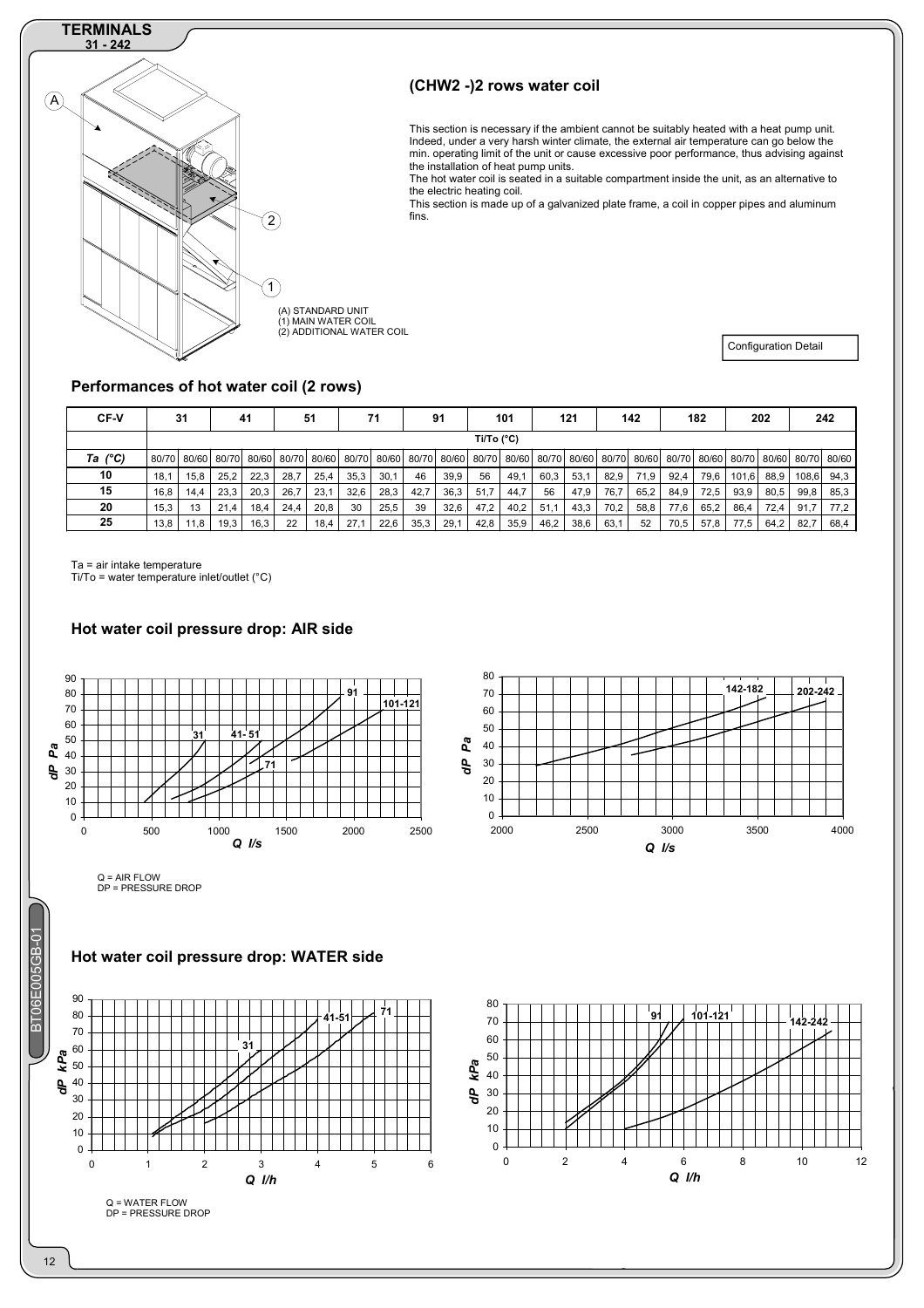# **31 - 242 TERMINALS**



### **(EH.. -)electric heaters.**

The heating elements require a 400/3/50. The frame is in galvanized steel and the elements are in aluminium fins. The section is complete with circuit breaker, safety thermostat and PCB for connection to our electronic control.

(A) STANDARD UNIT<br>(1) MAIN WATER COIL<br>(2) ELECTRIC HEATING COIL

Configuration Detail

## **ELECTRIC HEATERS**

| <b>GRANDEZZE</b> | 31                     | -41       | 51                   | 74        | 91                        | 101                  | 121                  | 142       | 182                       | 202                 | 242                       |
|------------------|------------------------|-----------|----------------------|-----------|---------------------------|----------------------|----------------------|-----------|---------------------------|---------------------|---------------------------|
| 4,5 kW           | $\checkmark$<br>$\sim$ |           | $\cdot$<br>$\lambda$ | $\lambda$ | $\lambda$<br>$\lambda$    | $\cdot$<br>$\lambda$ | $\cdot$<br>$\lambda$ | $\lambda$ | $\sqrt{}$<br>$\lambda$    | $\sqrt{}$<br>$\sim$ | $\sqrt{}$<br>$\lambda$    |
| 6 kW             |                        | $\lambda$ | $\lambda$            | $\lambda$ | $\lambda$<br>$\lambda$    | $\lambda$            | $\lambda$            | $\lambda$ | $\checkmark$<br>$\sim$    | $\sqrt{}$<br>$\sim$ | $\checkmark$<br>$\lambda$ |
| 9 kW             | x.<br>⌒                |           | $\cdot$<br>⌒         |           | $\lambda$<br>$\lambda$    | $\lambda$            | ۰.<br>$\lambda$      | $\lambda$ | $\cdot$<br>$\sim$         | $\sqrt{}$<br>$\sim$ | $\lambda$<br>$\lambda$    |
| 12 kW            |                        |           | $\cdot$<br>⌒         |           | $\checkmark$<br>$\lambda$ | $\lambda$            | ۰.<br>$\lambda$      | $\lambda$ | `<br>$\lambda$            | $\sqrt{}$<br>$\sim$ | $\sqrt{}$<br>$\lambda$    |
| 18 kW            |                        |           |                      | $\lambda$ | $\cdot$<br>$\lambda$      | $\lambda$            | ۰.<br>$\lambda$      | $\lambda$ | $\checkmark$<br>$\lambda$ | v<br>$\sim$         | $\cdot$<br>$\lambda$      |
| 24 kW            |                        |           |                      |           |                           |                      |                      | $\lambda$ | $\checkmark$<br>$\lambda$ | v<br>⌒              | $\lambda$<br>$\lambda$    |

## **Air discharge plenum**

This accessory allows the outlet of the air directly into the room, in two distinct ways

#### **(POF -)Front air discharge plenum**

front air supply plenum, with double deflection grille, in painted "aluzink" (RAL7016)



separately supplied accessories

## **(PO3 -)Air discharge plenum on three sides**

three sides air supply plenum with double deflection grilles, in painted "aluzink" (RAL 7016)



BT06E005GB-01

6E005GB-01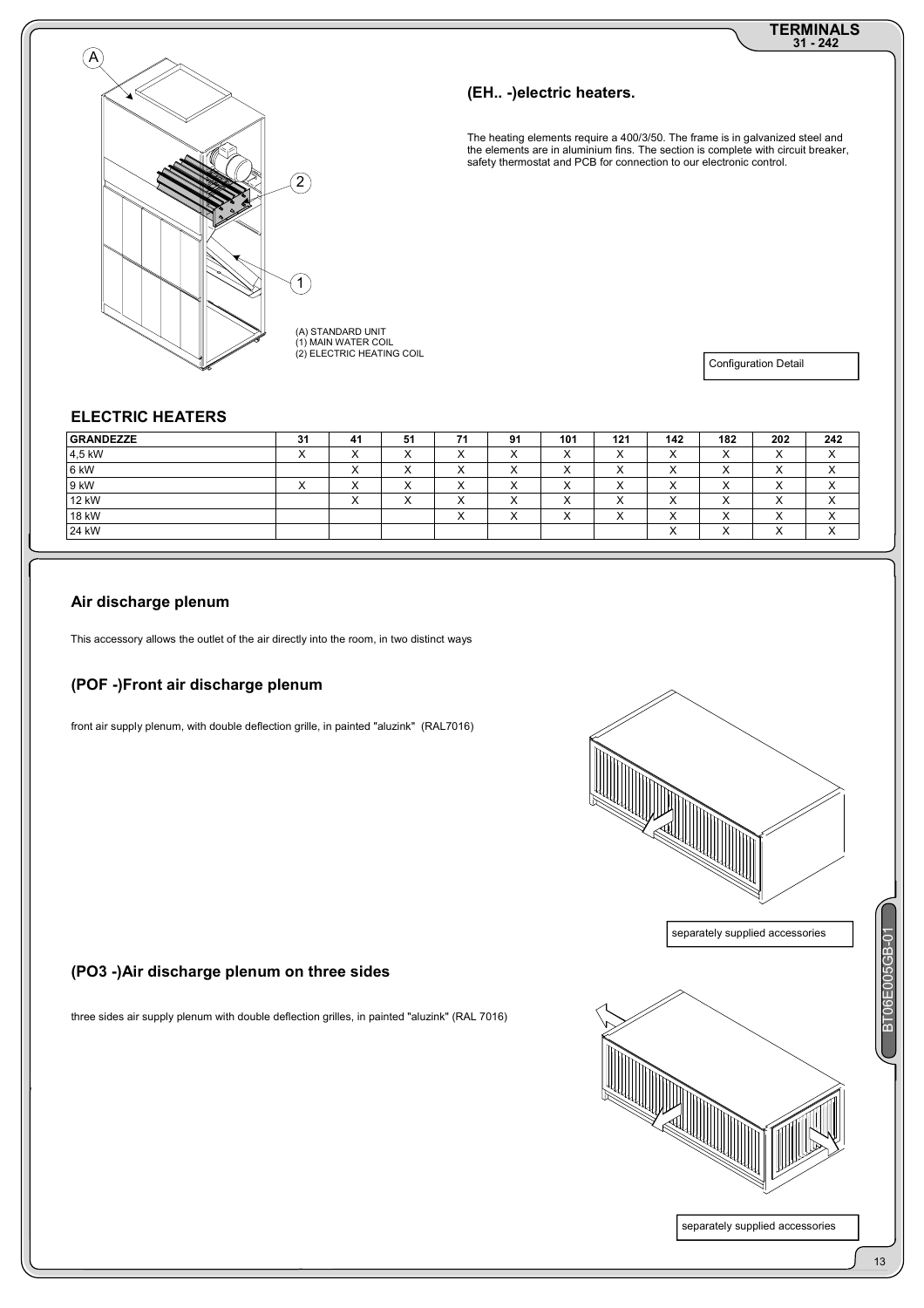| (sizes 91-101-121-142-182-202-242)                                                                                                                                                                                                                                                                                                                                                             |                             |
|------------------------------------------------------------------------------------------------------------------------------------------------------------------------------------------------------------------------------------------------------------------------------------------------------------------------------------------------------------------------------------------------|-----------------------------|
| The uprated electrical motor of supply fan is used when the standard motor capacity is not sufficient to reach extremely high values of external static pressure.<br>The standard electric motor is described in the general technical data, while the "DELIVERY FAN PERFORMANCE" section provides information about the upra-<br>ted motors, on the basis of the useful static pressure.      |                             |
|                                                                                                                                                                                                                                                                                                                                                                                                | <b>Configuration Detail</b> |
|                                                                                                                                                                                                                                                                                                                                                                                                |                             |
| (MOD -)Double-speed motor                                                                                                                                                                                                                                                                                                                                                                      |                             |
| (sizes 91-101-121-142-182-202-242)                                                                                                                                                                                                                                                                                                                                                             |                             |
| The two-speed motor is managed by a manual selector (to be provided for by the client) for the adjustment of the air flow rate of the fan. The<br>double speed is normally used when there are air ducts made of fabric. During the start-up phase, the first speed prevents tears in the fabric<br>ducts. After that, with the second speed the system comes up to normal operating capacity. |                             |
|                                                                                                                                                                                                                                                                                                                                                                                                | <b>Configuration Detail</b> |
|                                                                                                                                                                                                                                                                                                                                                                                                |                             |
|                                                                                                                                                                                                                                                                                                                                                                                                |                             |
|                                                                                                                                                                                                                                                                                                                                                                                                |                             |
|                                                                                                                                                                                                                                                                                                                                                                                                |                             |
| (CV3FS -)Electronic version with 3-speed board for the fan<br>(sizes 91-101-121-142-182-202-242)                                                                                                                                                                                                                                                                                               |                             |
| 3-speed board for the fan, with the following functions:<br>(-)3 fan speeds<br>(-)continuous control by potentiometer<br>(-)possible thermostat control (not supplied by Clivet) with free contacts for fan ON/OFF command.<br>(-)ON/OFF by timer clock (not supplied by Clivet)                                                                                                               |                             |
|                                                                                                                                                                                                                                                                                                                                                                                                |                             |

This is a card for control of the unit which, in addition to basic functions, allows it to be connected to a network of similar units managed centrally by ELFOControl, which in turn can be connected to a supervisor, moreover it can also manage a linked mini-net ,of maximum 8 units, by RS485 or Wireless serial ports, with a Master-Slave system. This type of electronic card is suited for communicating via RS485 or wireless if connected to SP1 or SPZB devices. The microprocessor control installed in the unit receives operating settings from one of the following devices: HID-T2 - room control for wall installation HID-T3 - room control for wall installation with humidity probe – ELFOControl Its functions are: - control of minimum temperature of system water temperature - manual or automatic control of fan speed - control of ON-OFF water valve - digital input for remote on/off function or winter/summer - control of fan / actuator of external air shutter - on/off control of electrical heating element or cumulative alarm relay. The room temperature probe includes the ClivetTalkTerminalSpace electronics.

**The blowers, used in those units, work with a single speed motor and cannot be regulated with trhee speed mode by the electronic board and by the related room thermostat HID-T2, HID-T3.** 

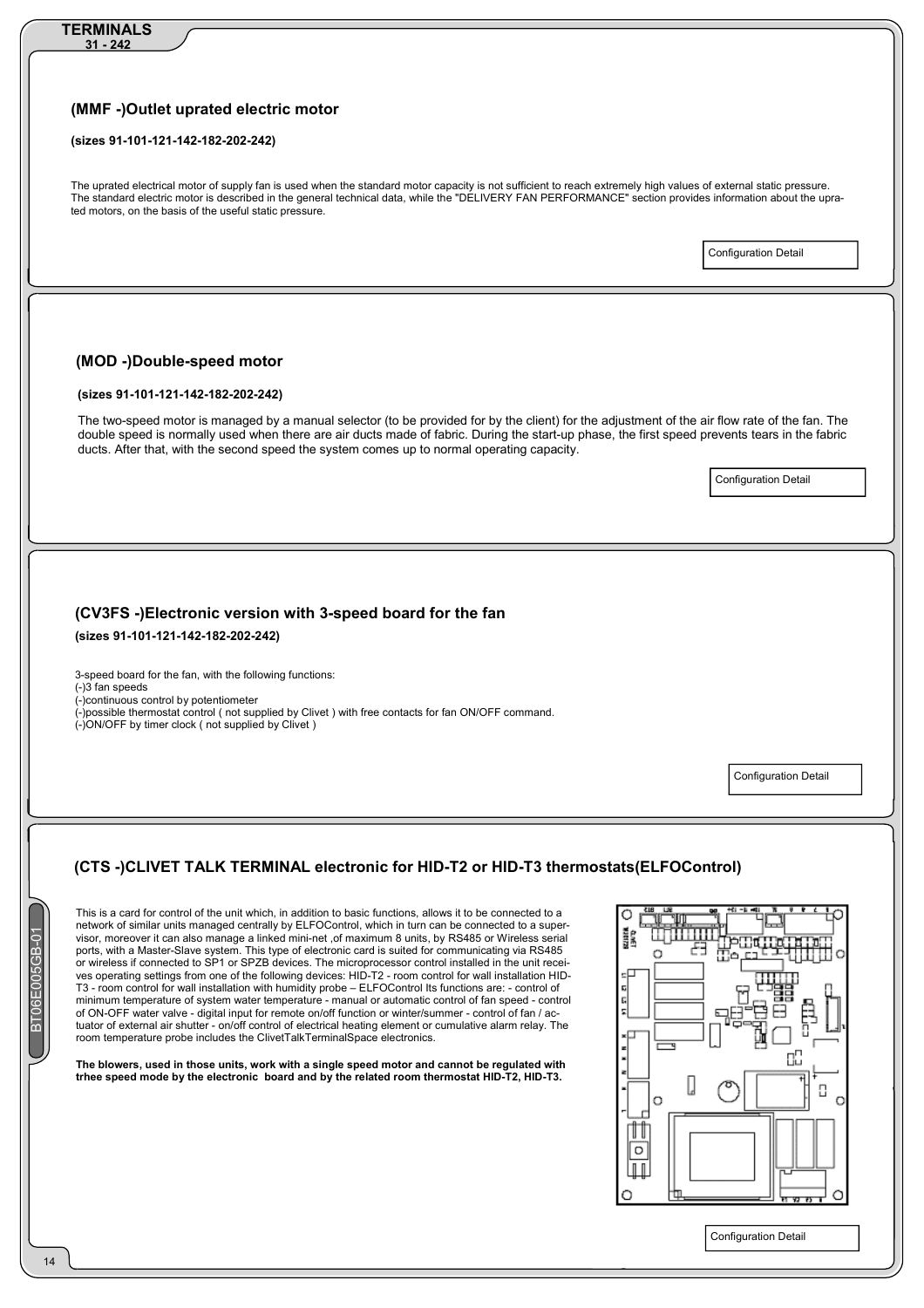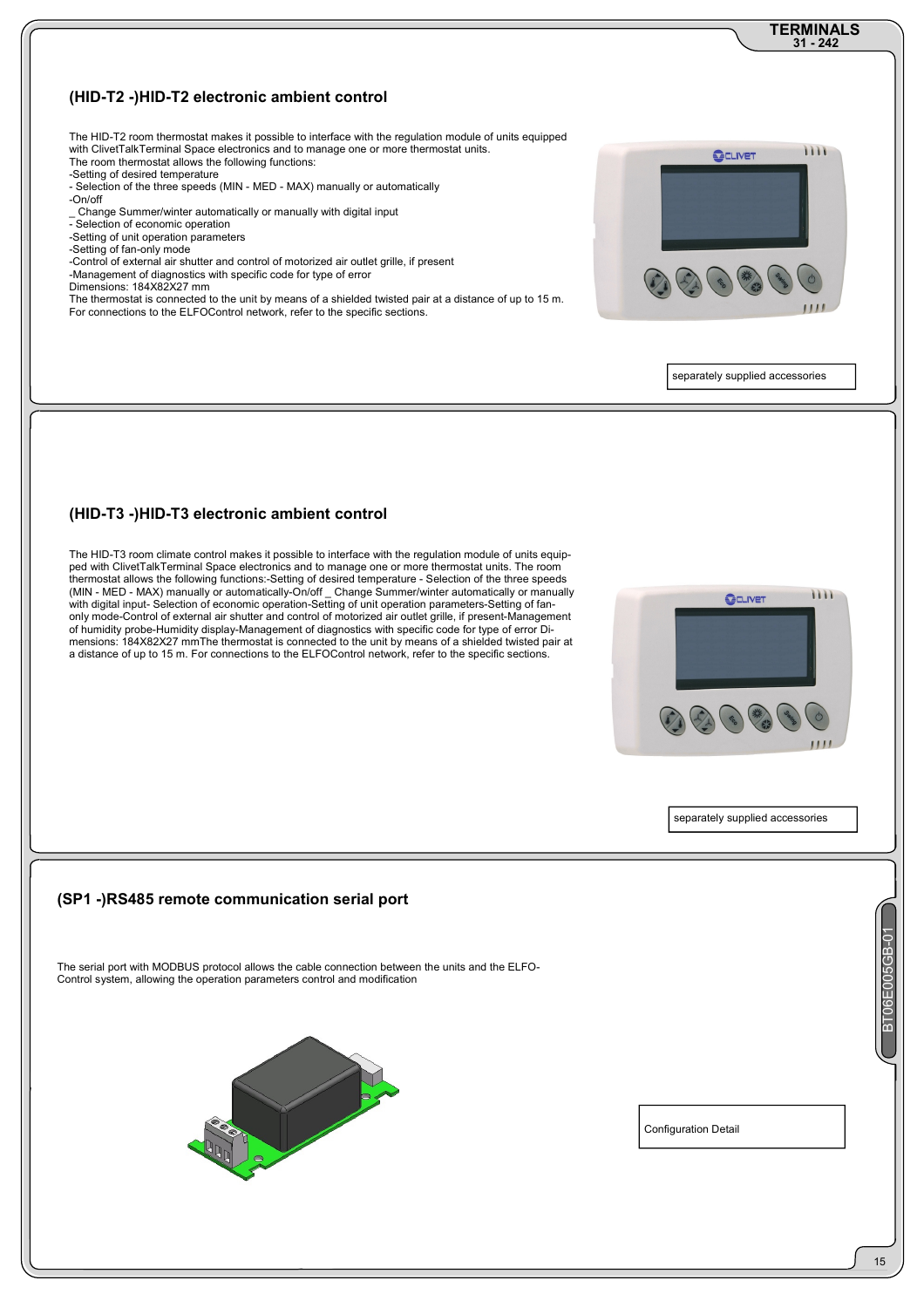

| ı      |  |
|--------|--|
|        |  |
|        |  |
|        |  |
|        |  |
|        |  |
|        |  |
|        |  |
|        |  |
|        |  |
|        |  |
|        |  |
| ٠<br>٠ |  |
|        |  |
|        |  |

| <b>Size</b>      |    | 31   | 41   | 51   | 71   | 91   | 101  | 121  |
|------------------|----|------|------|------|------|------|------|------|
| A                | mm | 650  | 850  | 850  | 1050 | 1050 | 1250 | 1250 |
| B                | mm | 500  | 500  | 500  | 500  | 670  | 670  | 670  |
| C                | mm | 1700 | 1700 | 1700 | 1700 | 2000 | 2000 | 2000 |
| D                | mm | 326  | 353  | 353  | 260  | 470  | 470  | 470  |
| E                | mm | 28   | 12   | 12   | 12   | 10   | 10   | 10   |
| F                | mm | 362  | 395  | 395  | 900  | 535  | 535  | 535  |
| G                | mm | 144  | 227  | 227  | 75   | 357  | 457  | 457  |
| H                | mm | 551  | 754  | 754  | 954  | 954  | 1154 | 1154 |
|                  | mm | 310  | 310  | 310  | 310  | 315  | 315  | 315  |
| L                | mm | 300  | 300  | 300  | 300  | 470  | 470  | 470  |
| M                | mm | 450  | 650  | 650  | 850  | 850  | 1050 | 1050 |
| N                | mm | 500  | 500  | 500  | 500  | 630  | 630  | 630  |
| O                | mm | 350  | 350  | 350  | 350  | 450  | 450  | 450  |
| P                | mm | 1290 | 1290 | 1290 | 1290 | 1490 | 1490 | 1490 |
| Q                | mm | 100  | 100  | 100  | 100  | 100  | 100  | 100  |
| Length           | mm | 650  | 850  | 850  | 1050 | 1050 | 1250 | 1250 |
| Depth            | mm | 500  | 500  | 500  | 500  | 670  | 670  | 670  |
| Height           | mm | 1700 | 1700 | 1700 | 1700 | 2000 | 2000 | 2000 |
| Operating weight | kg | 96   | 117  | 123  | 140  | 185  | 210  | 215  |
| Shipping weight  | kg | 106  | 127  | 133  | 150  | 195  | 220  | 225  |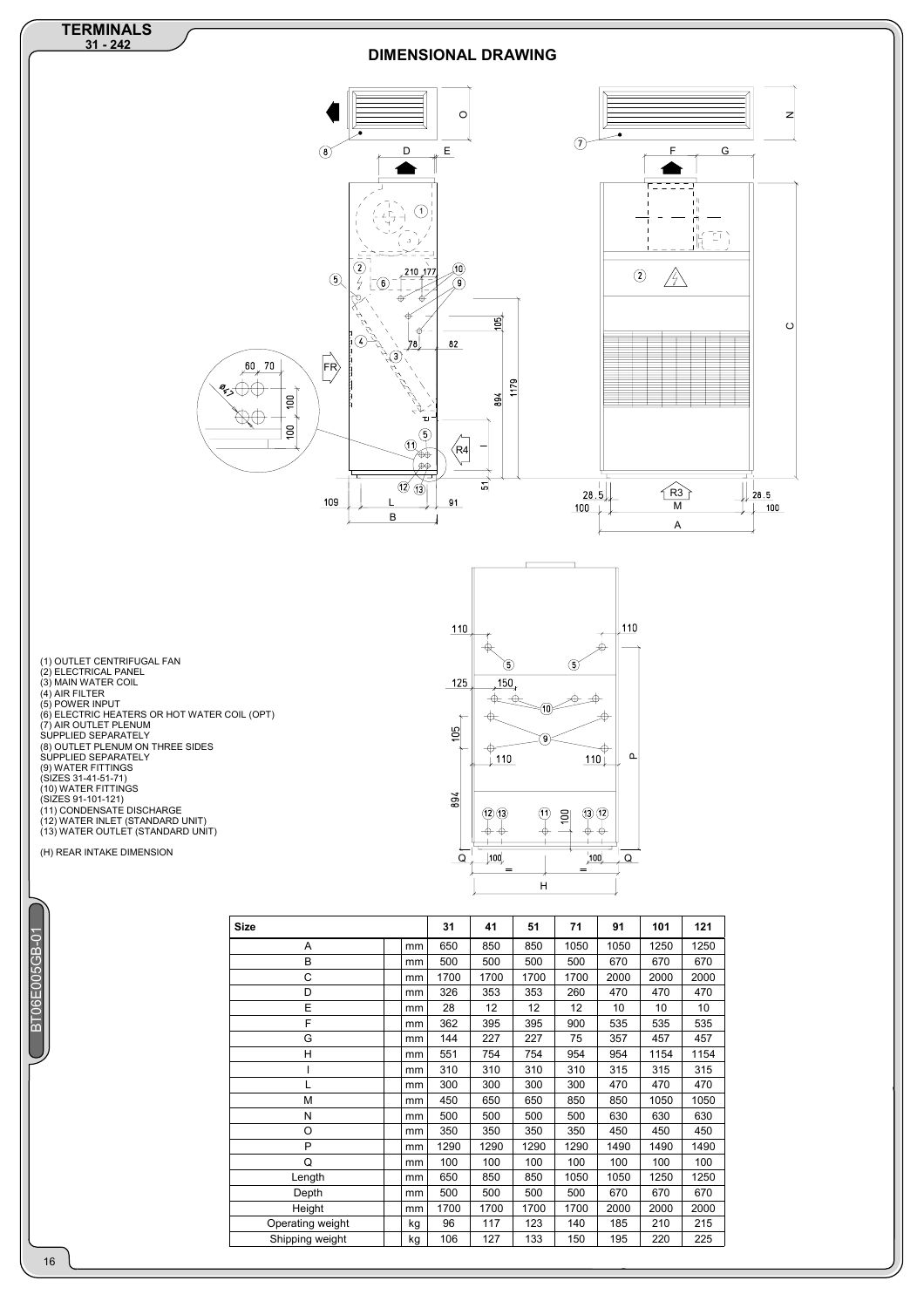

L 1 | 1 | 1 | 1 | 1 | 1 | 525 | 525 | 525 | 525 | 525 | 525 | 525 | 525 | 525 | 525 | 525 | 525 | 525 | 525 | M mm 1670 1670 1870 1870 N | |mm | 630 | 630 | 630 | 630 O mm 450 450 450 450 P mm 1130 1130 1240 1240 Q mm 359 359 459 459 Length mm 1870 1870 2070 2070 Depth mm 670 670 670 670 Height mm 2000 2000 2000 2000 Operating weight <br>
Shipping weight kg 260 270 300 305 Shipping weight **kg** 260 270 300